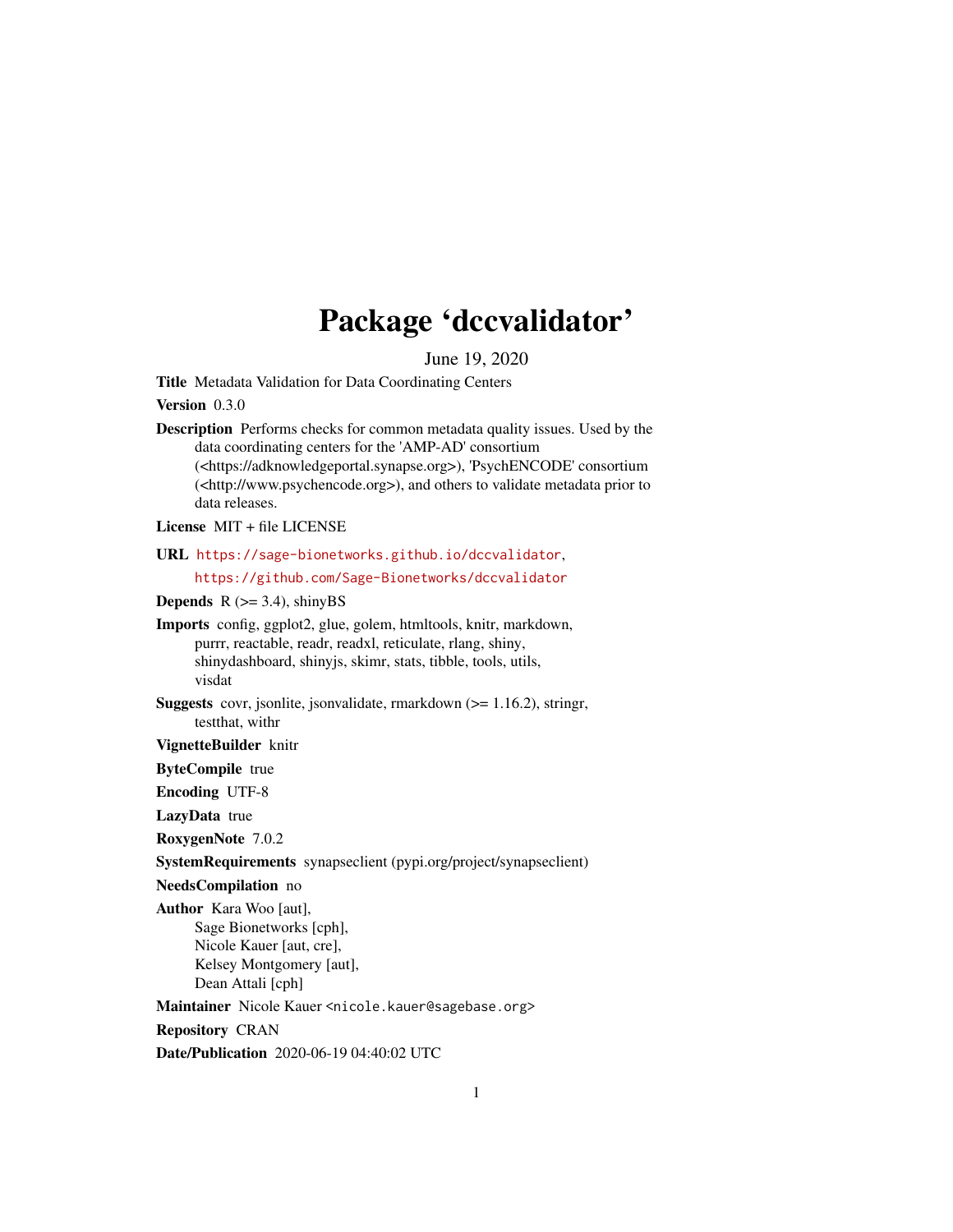## <span id="page-1-0"></span>R topics documented:

| $\overline{2}$ |
|----------------|
| 3              |
| $\overline{4}$ |
| 5              |
| 6              |
| $\overline{7}$ |
| 8              |
| 11             |
| 11             |
| 12             |
| 13             |
| 15             |
| 15             |
| 16             |
| 17             |
| 19             |
| 20             |
| 21             |
| 21             |
| 22             |
| 23             |
| 24             |
|                |
| 26             |
| 27             |
| 28             |
| 29             |
| -30            |
| 30             |
| 31             |
| 33             |
| 33             |
| 34             |
| 36             |
|                |

#### **Index** [38](#page-37-0)

app\_server *App server*

## Description

Create the server-side component of the dccvalidator Shiny app.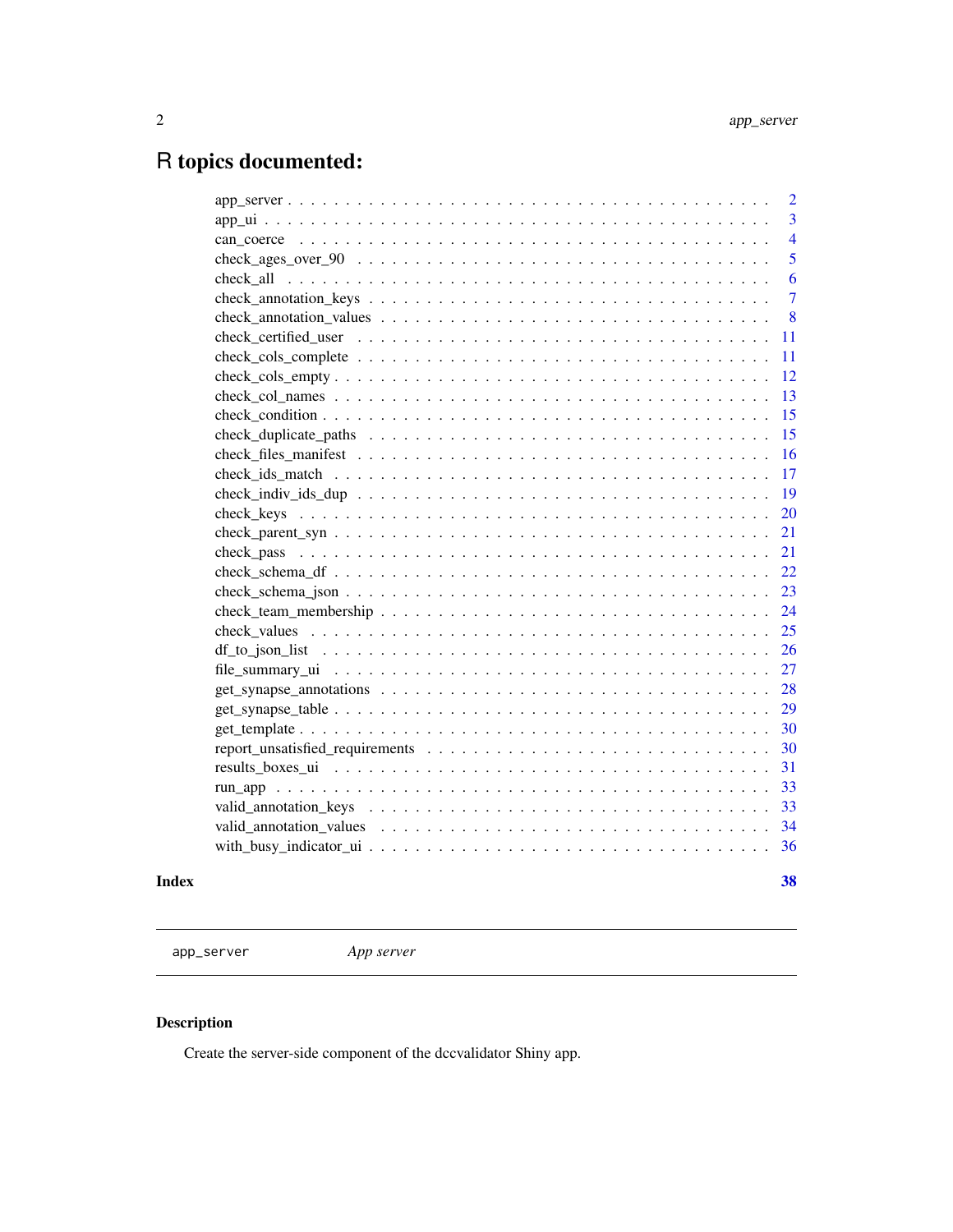#### <span id="page-2-0"></span>app\_ui 3

## Usage

app\_server(input, output, session)

## Arguments

| input   | Shiny input   |
|---------|---------------|
| output  | Shiny output  |
| session | Shiny session |

## Value

none

## Examples

## Not run: shinyApp(ui = app\_ui, server = app\_server)

## End(Not run)

app\_ui *App UI*

## Description

Create the UI component of the dccvalidator Shiny app.

## Usage

```
app_ui(request)
```
## Arguments

request Shiny request

## Value

A shinydashboard page

```
## Not run:
shinyApp(ui = app_ui, server = app_server)
## End(Not run)
```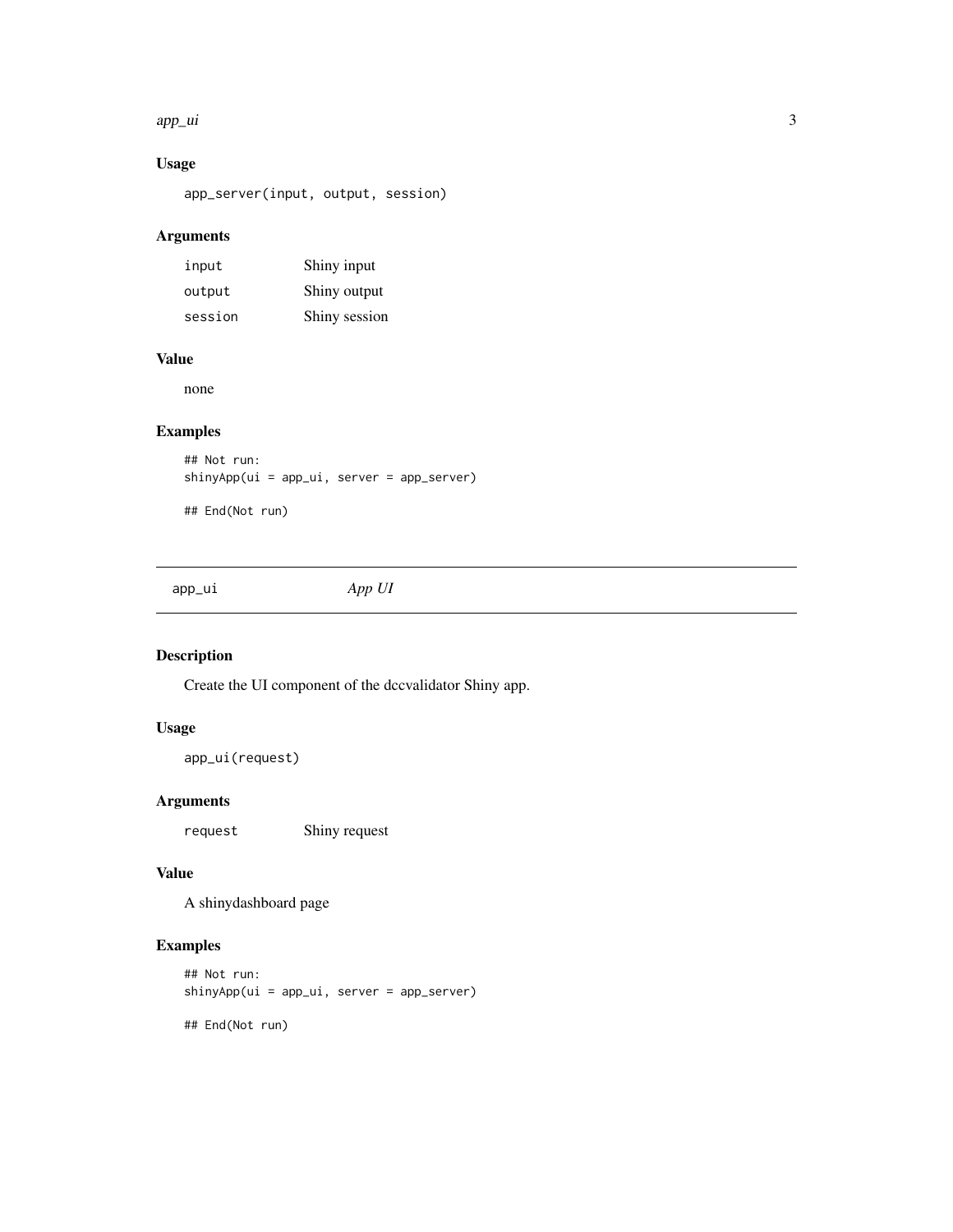<span id="page-3-1"></span><span id="page-3-0"></span>

#### Description

Checks if values are coercible to a given class. Because of inconsistencies in R's built-in coercion functions (e.g. as.numeric() warns when it introduces NAs but as.logical() doesn't; as.integer() will silently remove decimal places from numeric inputs) we check only for the specific coercions we want to allow, primarily allowing numeric, integer, or logical values to be considered valid even when the required type is character.

#### Usage

can\_coerce(values, class)

#### **Arguments**

| values | Vector of values to check |
|--------|---------------------------|
| class  | Class of interest         |

#### Details

This function is mainly in place so that we can automatically allow numeric read lengths, pH values, etc., which are defined as strings in our annotation vocabulary but can reasonably be numbers.

Additionally, this function will return TRUE if the values are integers and the desired class is numeric, and will return TRUE if the values are numeric but are whole numbers. 2.0 is considered coercible to integer, but 2.1 is not.

It will also allow the following capitalizations of boolean values: true, True, TRUE, false, False, FALSE. These are all treated as valid booleans by Synapse.

This function will *not* affect validation of enumerated values, regardless of their class. It is only used when validating annotations that have a required type but no enumerated values.

#### Value

Boolean value; TRUE if values are coercible to class, FALSE otherwise.

#### See Also

[check\\_annotation\\_values\(\)](#page-7-1)

```
# Not run because function is not exported
## Not run:
# Coercible:
can_coerce(1, "character")
can_coerce(TRUE, "character")
```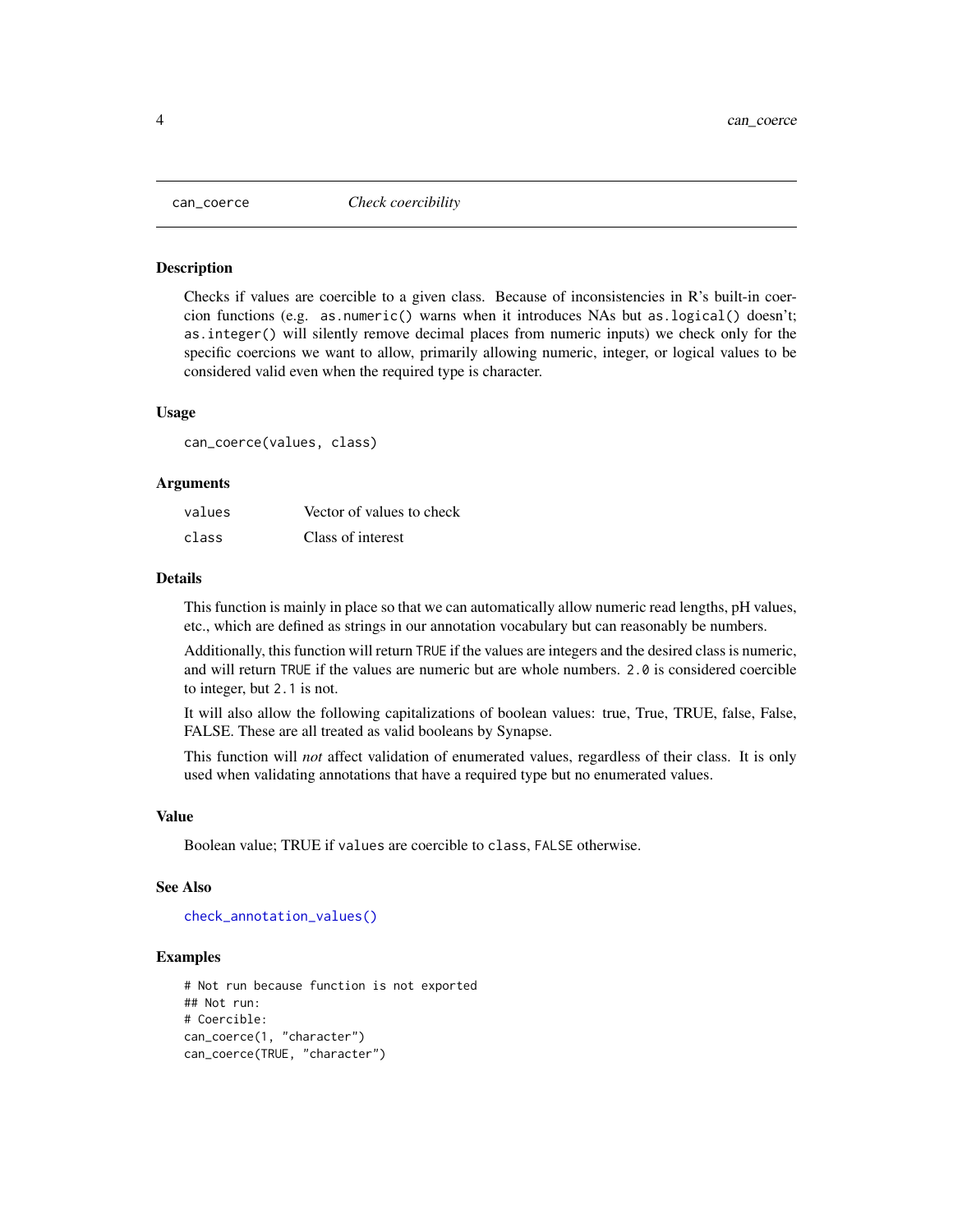## <span id="page-4-0"></span>check\_ages\_over\_90 5

```
can_coerce(1L, "character")
can_coerce(1L, "numeric")
can_coerce(1.0, "integer")
# Not coercible:
can_coerce("foo", "numeric")
can_coerce("foo", "logical")
can_coerce(2.5, "integer")
## End(Not run)
```
check\_ages\_over\_90 *Check for ages over 90*

## Description

Checks metadata for ages over ninety that should be censored.

## Usage

```
check_ages_over_90(
 data,
 col = "ageDeath",strict = FALSE,
  success_msg = "No ages over 90 detected",
 fail_msg = "Ages over 90 detected in the data"
)
```
## Arguments

| data        | Data to check                                                                 |
|-------------|-------------------------------------------------------------------------------|
| col         | Name of age column(s). Defaults to age Death.                                 |
| strict      | If FALSE, return a "check_warn" object; if TRUE, return a "check_fail" object |
| success_msg | Message indicating the check succeeded.                                       |
| fail_msg    | Message indicating the check failed.                                          |

## Value

A condition object indicating whether the data contains ages over ninety.

```
dat \leq data.frame(ageDeath = c(65, 80, 95))
check_ages_over_90(dat)
# Can check multiple columns
dat <- data.frame(age1 = c(50, 55), age2 = c(90, 95))
check_ages_over_90(dat)
```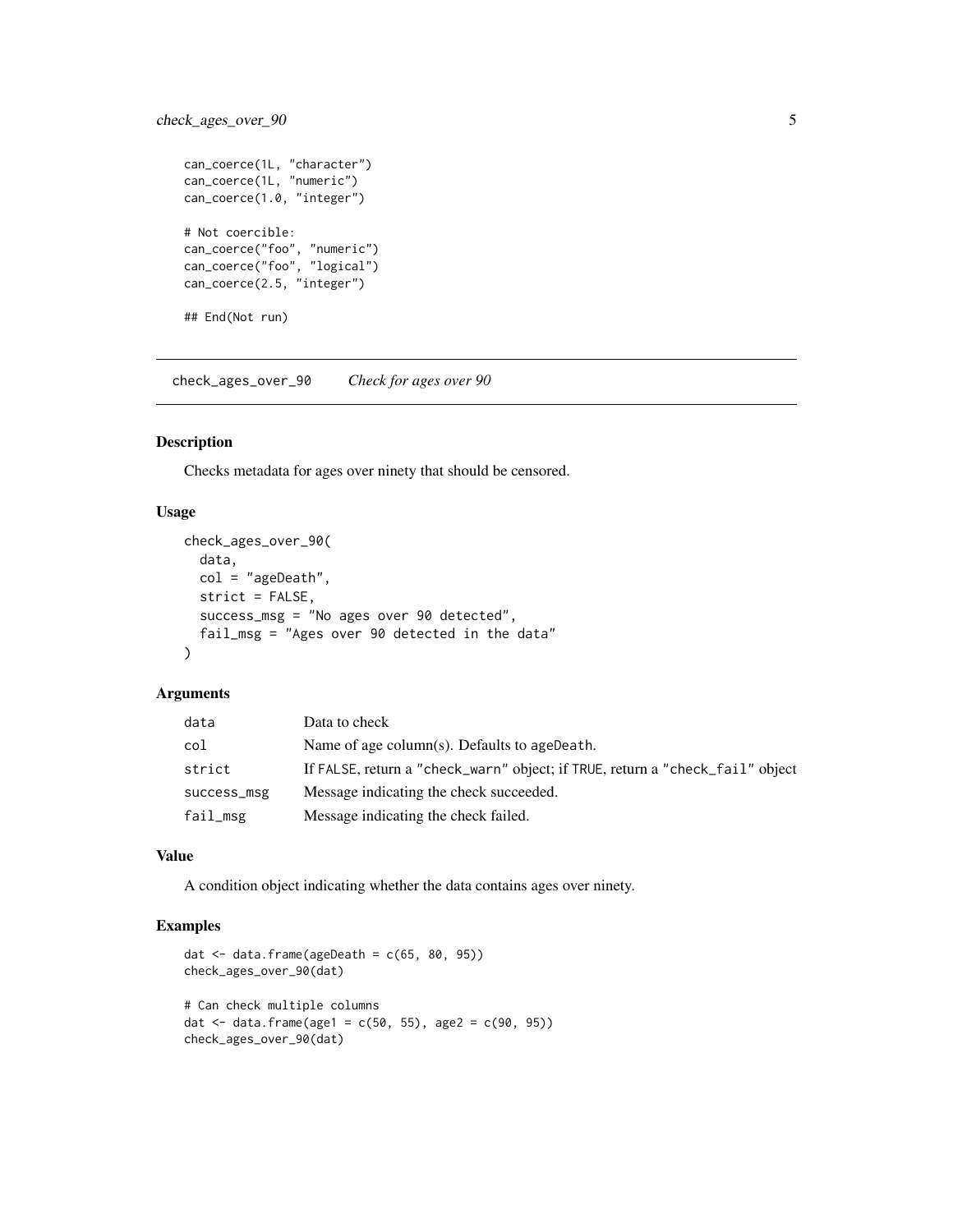<span id="page-5-0"></span>

#### Description

Runs all validation checks. Requires an environment configuration (config) to be set. The config is expected to have templates for each metadataType, where individual and biospecimen depend on species and assay depends on the assay type. Additionally, there should be complete\_columns for each metadataType.

#### Usage

```
check_all(data, annotations, syn)
```
## Arguments

| data        | A tibble or data frame with the columns: name, metadata Type, species, assay,<br>file_data. The file_data column should be a list column containing a dataframe<br>with the file data or NULL if the data does not exist. data is expected to have four<br>rows, one for each metadataType: individual, biospecimen, assay, manifest. If<br>file_data is NULL for a given metadataType, the metadataType should still be<br>present. |
|-------------|--------------------------------------------------------------------------------------------------------------------------------------------------------------------------------------------------------------------------------------------------------------------------------------------------------------------------------------------------------------------------------------------------------------------------------------|
| annotations | A data frame of annotation definitions. Must contain at least three columns:<br>key, value, and columnType.                                                                                                                                                                                                                                                                                                                          |
| syn         | Synapse client object                                                                                                                                                                                                                                                                                                                                                                                                                |

## Value

List of conditions

```
## Not run:
syn <- synapse$Synapse()
syn$login()
annots <- get_synapse_annotations(syn = syn)
data <- tibble::tibble(
 metadataType = c("manifest",
    "individual",
    "biospecimen",
    "assay"
 ),
 name = c("a", NA, NA, "c"),species = "human",
 assay = "rnaSeq",
```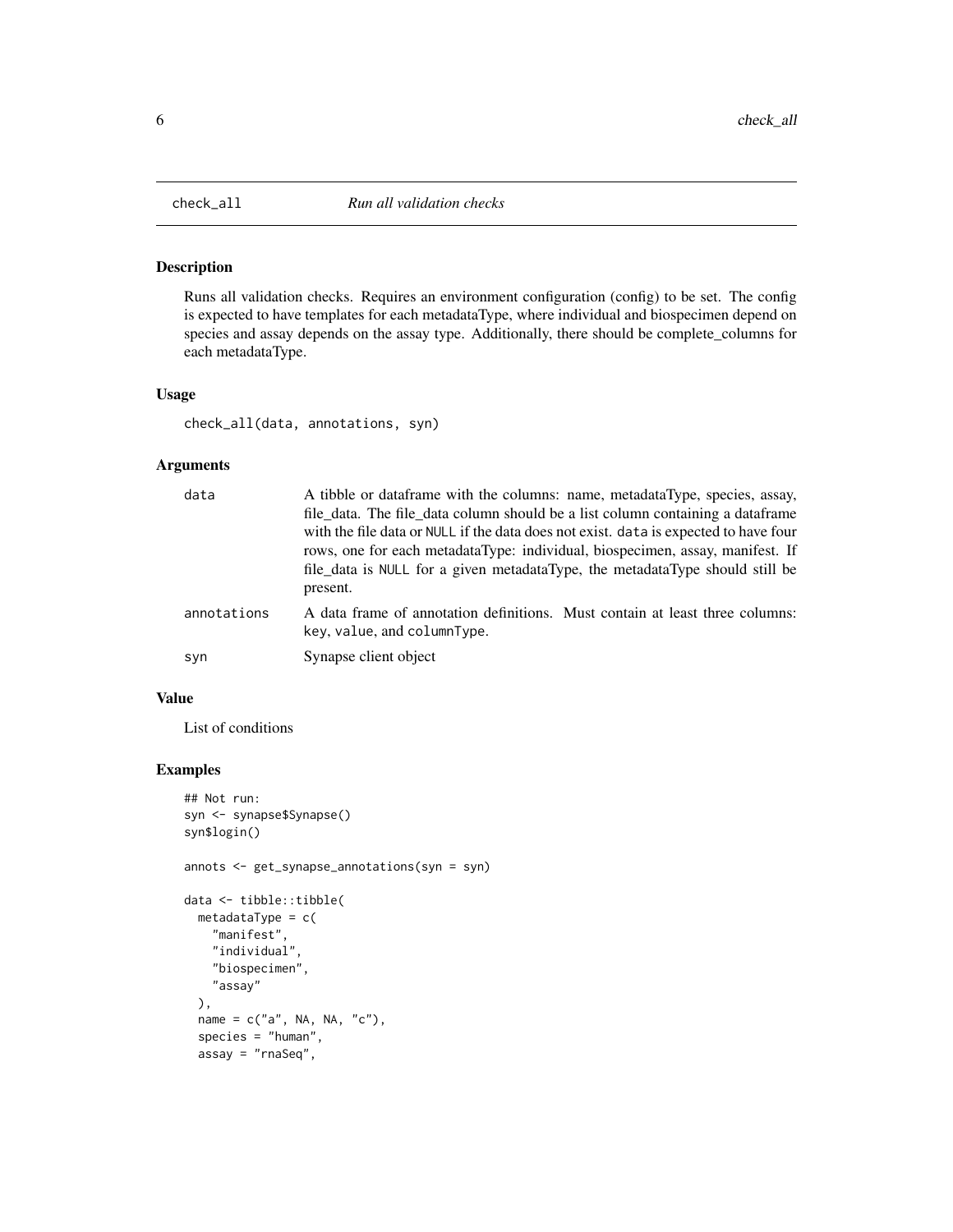## <span id="page-6-0"></span>check\_annotation\_keys 7

```
file_data = c(list(data-frame(a = c(TRUE, FALSE), b = c(1, 3))),list(NULL),
   list(NULL),
    list(data-frame(a = c(TRUE, FALSE), b = c(1, 3)))\lambda)
res <- check_all(data, annots, syn)
## End(Not run)
```
<span id="page-6-1"></span>check\_annotation\_keys *Check annotation keys*

## Description

Checks that all annotation keys on a file, in a file view, or in a data frame are valid annotations. check\_annotation\_keys() returns any invalid annotation keys; valid\_annotation\_keys() returns *valid* annotation keys.

#### Usage

```
check_annotation_keys(x, annotations, ...)
## S3 method for class '`NULL`'
check_annotation_keys(x, annotations, ...)
## S3 method for class 'synapseclient.entity.File'
check_annotation_keys(x, annotations, syn, ...)
## S3 method for class 'data.frame'
check_annotation_keys(x, annotations, ...)
## S3 method for class 'synapseclient.table.CsvFileTable'
```

```
check_annotation_keys(x, annotations, ...)
```
#### Arguments

| $\mathsf{x}$ | An object to check.                                                                                         |
|--------------|-------------------------------------------------------------------------------------------------------------|
| annotations  | A data frame of annotation definitions. Must contain at least three columns:<br>key, value, and columnType. |
| $\cdots$     | Additional parameters passed to check keys()                                                                |
| syn          | Synapse client object                                                                                       |

#### Value

A condition object indicating whether keys match the given annotation dictionary. Erroneous keys are included as data within the object.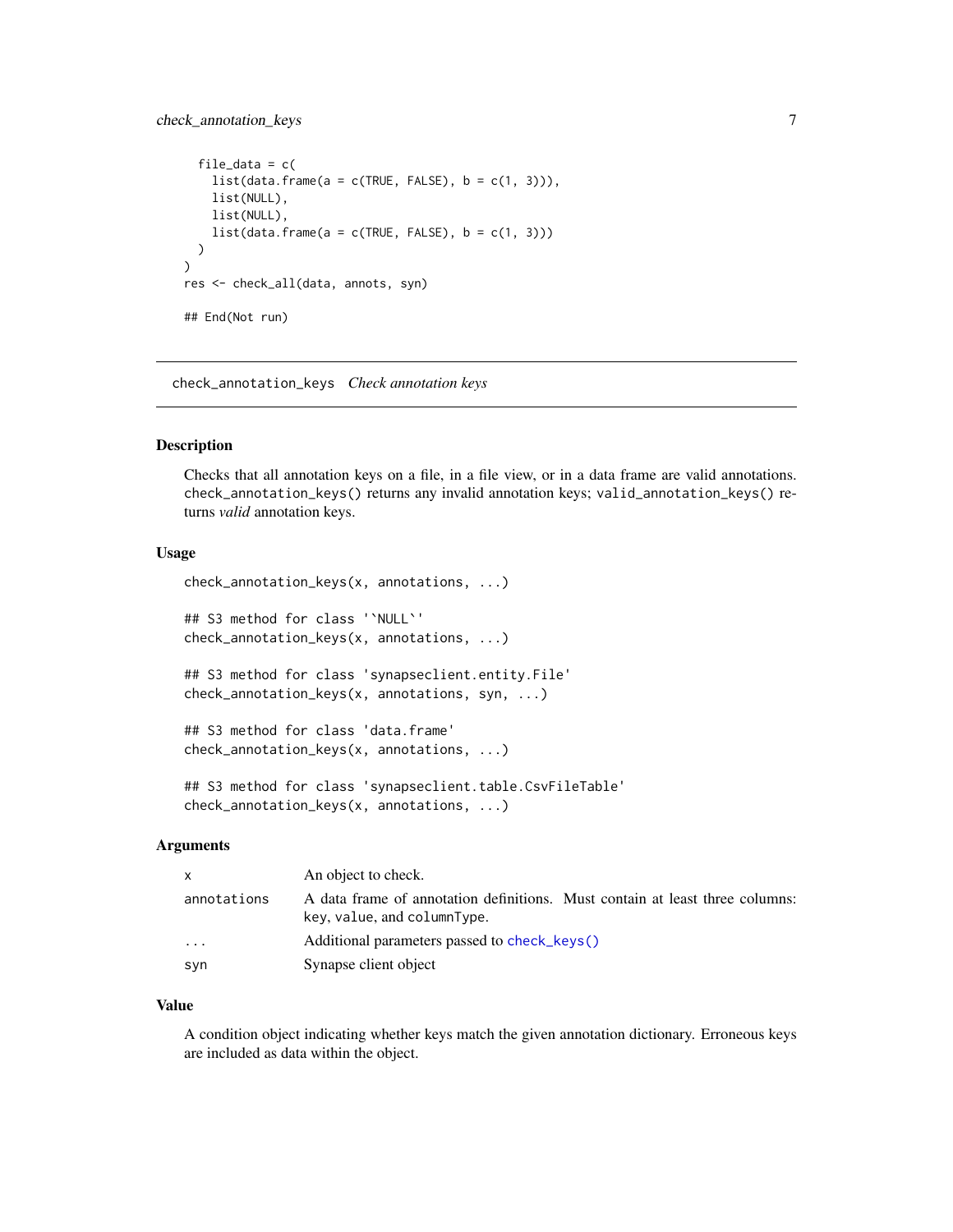#### <span id="page-7-0"></span>Methods (by class)

- NULL: Return NULL
- synapseclient.entity.File: Check annotation keys in a Synapse file
- data.frame: Check annotation keys in a data frame
- synapseclient.table.CsvFileTable: Check annotation keys for a Synapse table

## See Also

[valid\\_annotation\\_keys\(\)](#page-32-1)

#### Examples

```
annots <- data.frame(
  key = c("assay", "fileFormat", "fileFormat", "fileFormat", "species"),
  value = c("rnaSeq", "fastq", "txt", "csv", "Human"),
  columnType = c("STRING", "STRING", "STRING", "STRING", "STRING")
)
dat1 \leq data.frame(x = 1)
dat2 <- data.frame(assay = "rnaSeq")
check_annotation_keys(dat1, annots)
check_annotation_keys(dat2, annots)
## Not run:
syn <- synapse$Synapse()
syn$login()
annots <- get_synapse_annotations(syn = syn)
my_file <- syn$get("syn11931757", downloadFile = FALSE)
check_annotation_keys(my_file, annots, syn)
dat \le data.frame(non_annotation = 5, assay = "rnaSeq")
check_annotation_keys(dat, annots)
fv <- syn$tableQuery("SELECT * FROM syn17020234")
check_annotation_keys(fv, annots)
# If you don't specify an annotations data frame, these functions will
# download annotations automatically using `get_synapse_annotations()` (must
# be logged in to Synapse)
my_file <- syn$get("syn11931757", downloadFile = FALSE)
check_annotation_keys(my_file, syn = syn)
## End(Not run)
```
<span id="page-7-1"></span>check\_annotation\_values

*Check annotation values*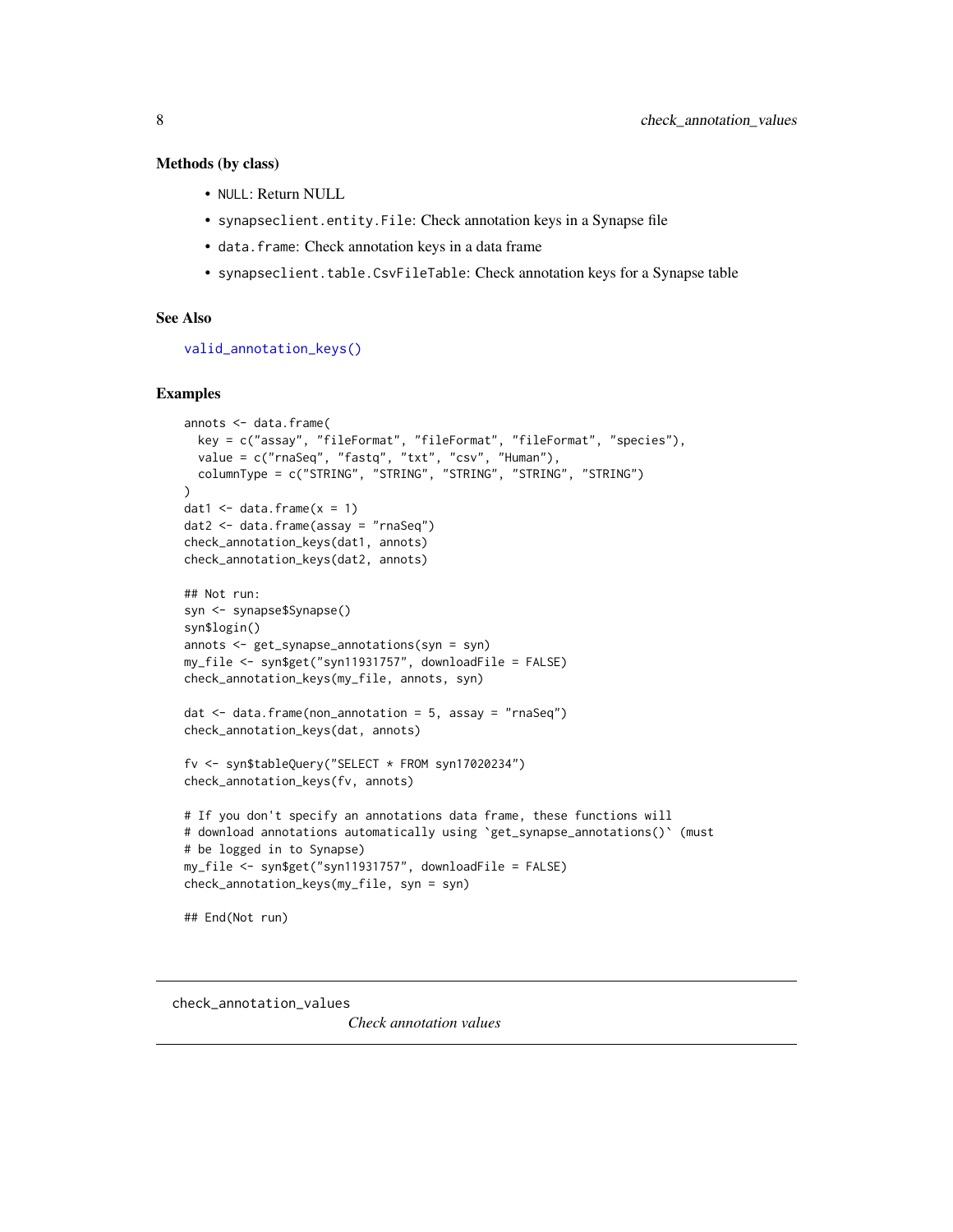#### <span id="page-8-0"></span>Description

Checks that all annotation values are valid. It does not report on values for invalid *keys*; see [check\\_annotation\\_keys\(\)](#page-6-1).

#### Usage

```
check_annotation_values(x, annotations, ...)
```

```
## S3 method for class '`NULL`'
check_annotation_values(x, annotations, ...)
```

```
## S3 method for class 'synapseclient.entity.File'
check_annotation_values(x, annotations, syn, ...)
```

```
## S3 method for class 'data.frame'
check_annotation_values(x, annotations, ...)
```

```
## S3 method for class 'synapseclient.table.CsvFileTable'
check_annotation_values(x, annotations, ...)
```
## Arguments

| x.          | An object to check.                                                                                         |
|-------------|-------------------------------------------------------------------------------------------------------------|
| annotations | A data frame of annotation definitions. Must contain at least three columns:<br>key, value, and columnType. |
| .           | Additional options to check_values()                                                                        |
| syn         | Synapse client object                                                                                       |

## Details

If the allowable annotation values are an enumerated list, check\_annotation\_values() compares the values in the data to the values in this list. If there is no enumerated list of values and the annotation definition merely specifies a required type, then the values are checked against that type, with values that are coercible to the correct type treated as valid (see [can\\_coerce\(\)](#page-3-1)).

#### Value

A condition object indicating whether all annotation values are valid. Invalid annotation values are included as data within the object.

#### Methods (by class)

- NULL: Return NULL
- synapseclient.entity.File: Check annotation values on a Synapse file
- data.frame: Check annotation values in a data frame
- synapseclient.table.CsvFileTable: Check annotation values in a Synapse table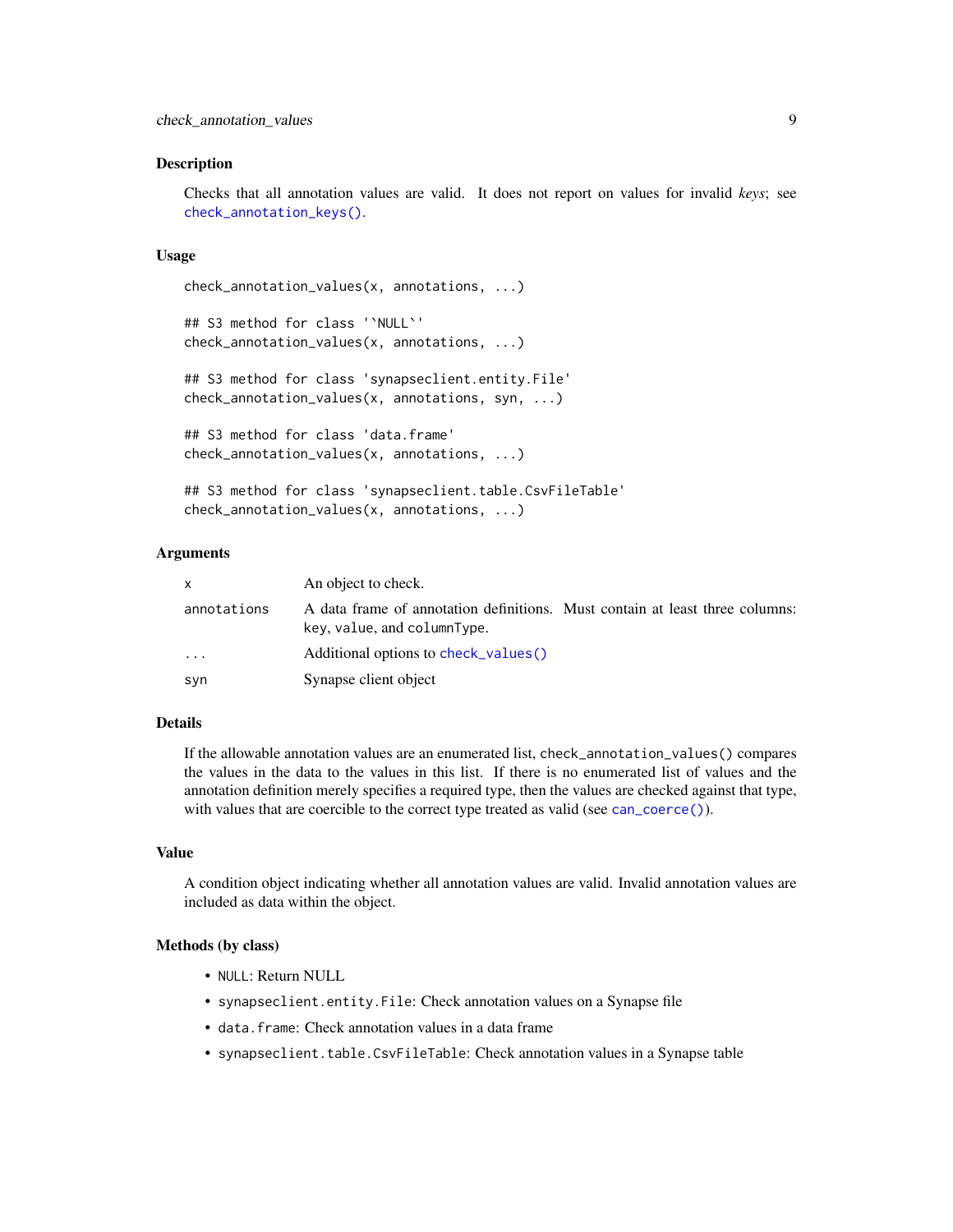#### See Also

[valid\\_annotation\\_values\(\)](#page-33-1), [can\\_coerce\(\)](#page-3-1)

```
annots <- data.frame(
  key = c("assay", "fileFormat", "fileFormat", "fileFormat", "species"),
  value = c("rnaSeq", "fastq", "txt", "csv", "Human"),
  columnType = c("STRING", "STRING", "STRING", "STRING", "STRING")
)
dat1 \leftarrow data.frame(assay = "not a valid assay")
dat2 <- data.frame(assay = "rnaSeq")
check_annotation_values(dat1, annots)
check_annotation_values(dat2, annots)
## Not run:
syn <- synapse$Synapse()
syn$login()
annots <- get_synapse_annotations(syn = syn)
my_file <- syn$get("syn11931757", downloadFile = FALSE)
check_annotation_values(my_file, annots)
dat <- data.frame(
 non_annotation = 5:7,
  assay = c("rnaSeq", "foo", "bar"),
  stringsAsFactors = FALSE
\lambdacheck_annotation_values(dat, annots)
fv <- synTableQuery("SELECT * FROM syn17020234")
check_annotation_values(fv, annots)
# If you don't specify an annotations data frame, these functions will
# download annotations automatically using `get_synapse_annotations()` (must
# be logged in to Synapse)
my_file <- syn$get("syn11931757", downloadFile = FALSE)
check_annotation_values(my_file, syn = syn)
# It is possible to whitelist certain certain values, or all values for
# certain keys:
check_annotation_values(dat, whitelist_keys = "assay", syn = syn)
check_annotation_values(
  dat,
  whitelist_values = list(assay = c("foo"),syn = syn)
## End(Not run)
```
<span id="page-9-0"></span>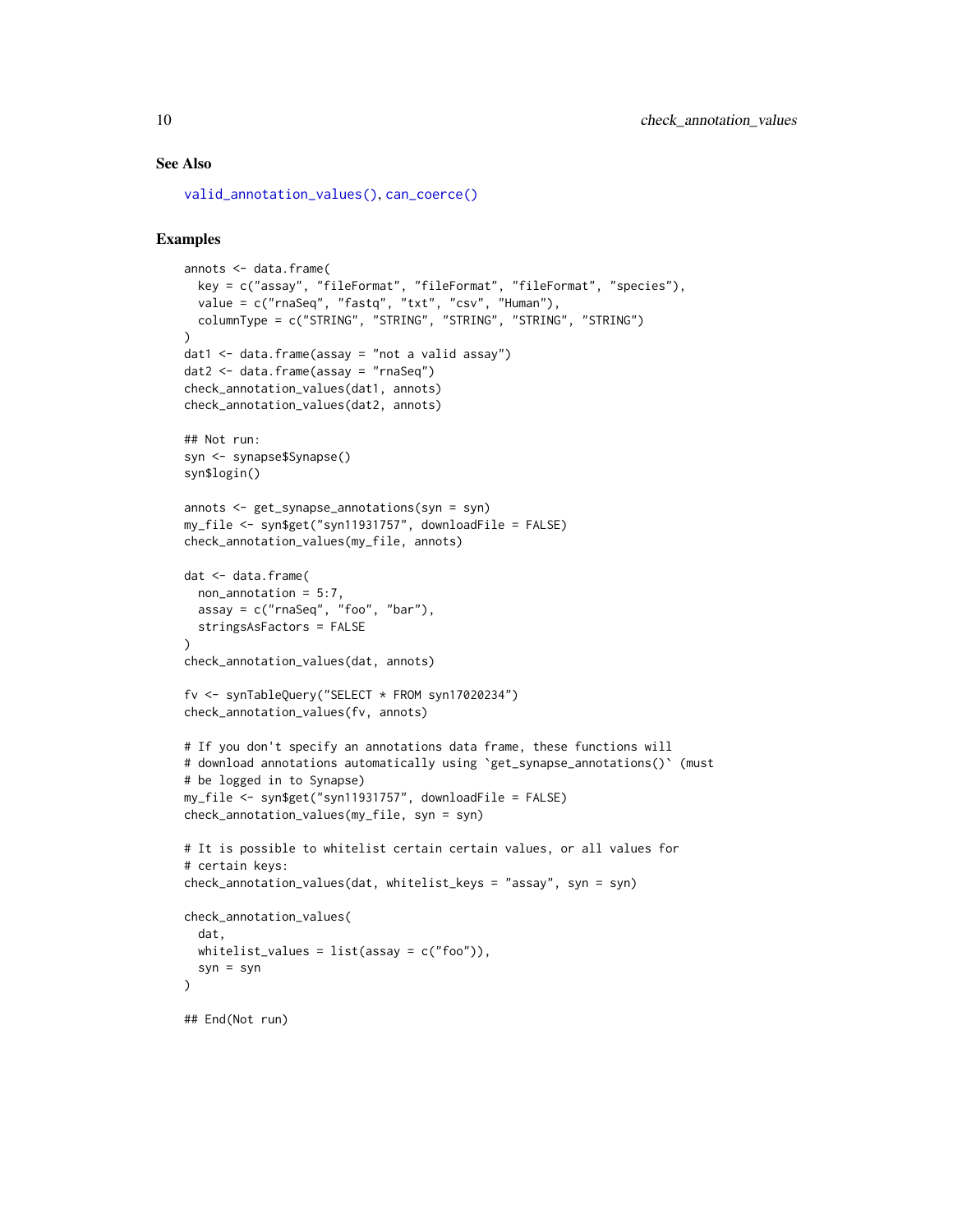<span id="page-10-1"></span><span id="page-10-0"></span>check\_certified\_user *Check if user is certified*

#### Description

Check if user has completed and passed the Certified User Quiz.

#### Usage

```
check_certified_user(id, syn)
```
## Arguments

| id  | User ID               |
|-----|-----------------------|
| syn | Synapse client object |

## Value

A condition object indicating whether or not the given user is a certified Synapse user.

## Examples

```
## Not run:
syn <- synapse$Synapse()
syn$login()
check_certified_user("3384770")
```
## End(Not run)

check\_cols\_complete *Check for complete columns*

## Description

Check for complete columns in the data and fail (or warn) if incomplete. Missing columns that are required to be complete are ignored.

## Usage

```
check_cols_complete(
  data,
  required_cols,
  empty\_values = c(NA, ""),
  strict = TRUE,
  success_msg = "Required columns present are complete",
  fail_msg = "Some required columns are not complete"
\mathcal{E}
```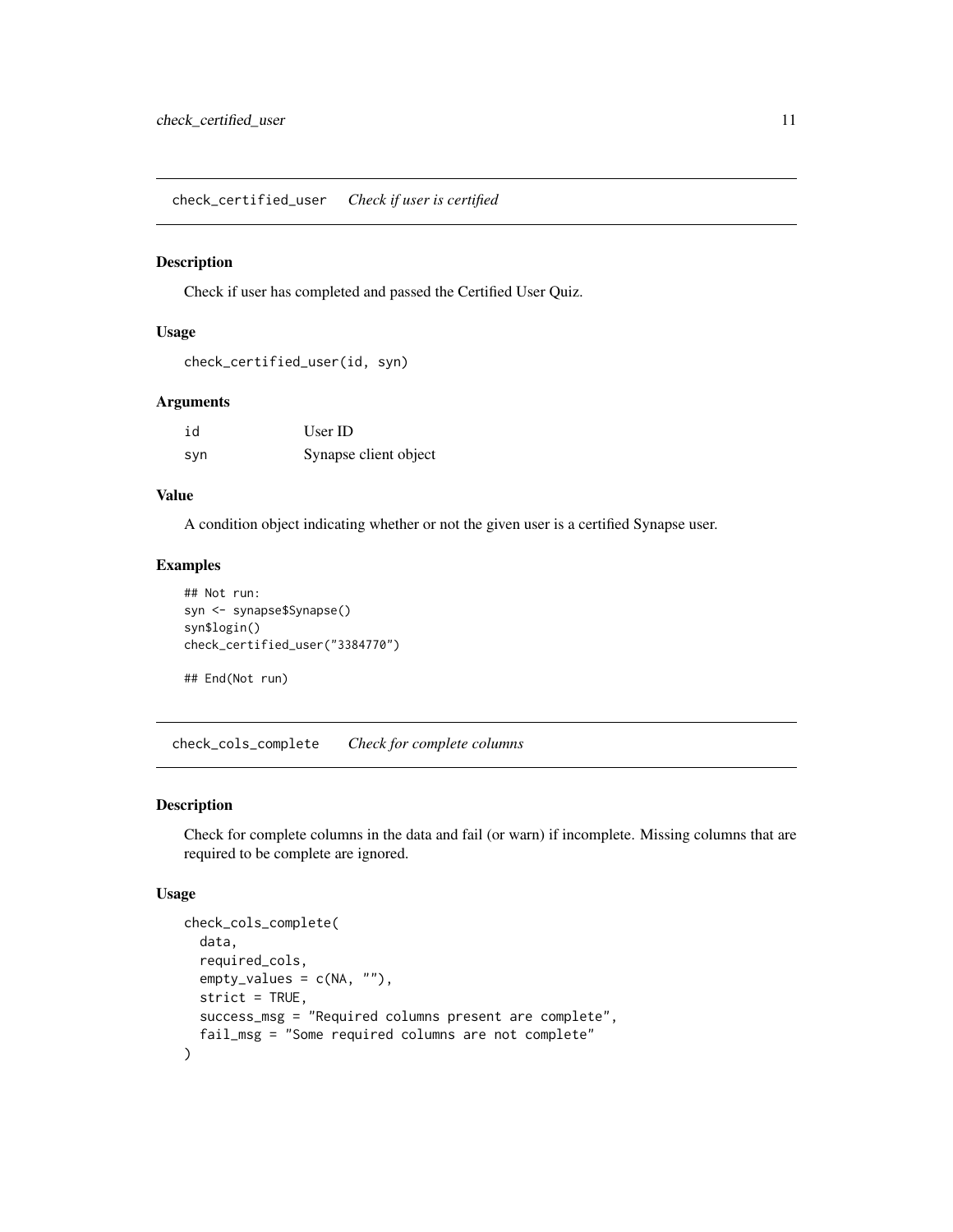#### <span id="page-11-0"></span>Arguments

| data          | Data to check                                                                 |
|---------------|-------------------------------------------------------------------------------|
| required_cols | A character vector of the required columns to check for completeness.         |
| empty_values  | Values that are considered empty. Defaults to NA and "".                      |
| strict        | If FALSE, return a "check_warn" object; if TRUE, return a "check_fail" object |
| success_msg   | Message indicating the check succeeded.                                       |
| fail_msg      | Message indicating the check failed.                                          |

## Value

A condition object indicating whether the data contains columns that are not complete.

#### Examples

```
dat \leq data.frame(specimenID = c("x", "y"), organ = c(NA, NA))
check_cols_complete(dat, c("specimenID", "organ"))
```
check\_cols\_empty *Check for empty columns*

#### Description

Check for empty columns in the data and warn (or fail) if present. The function takes in a list of required column names that are not tested for emptiness. This is due to the existing function check\_cols\_complete(), which ensures that the required columns are complete. By ignoring the required columns in check\_cols\_empty(), there are no duplicated results for the same column in the event that a required column was also empty.

#### Usage

```
check_cols_empty(
  data,
  empty\_values = c(NA, ""),required_cols = NULL,
  strict = FALSE,
  success_msg = "No columns are empty",
  fail_msg = "Some columns are empty"
)
```
#### Arguments

| Data to check                                                                 |
|-------------------------------------------------------------------------------|
| Values that are considered empty. Defaults to NA and "".                      |
| A character vector of the required columns to check for completeness.         |
| If FALSE, return a "check_warn" object; if TRUE, return a "check_fail" object |
| Message indicating the check succeeded.                                       |
| Message indicating the check failed.                                          |
|                                                                               |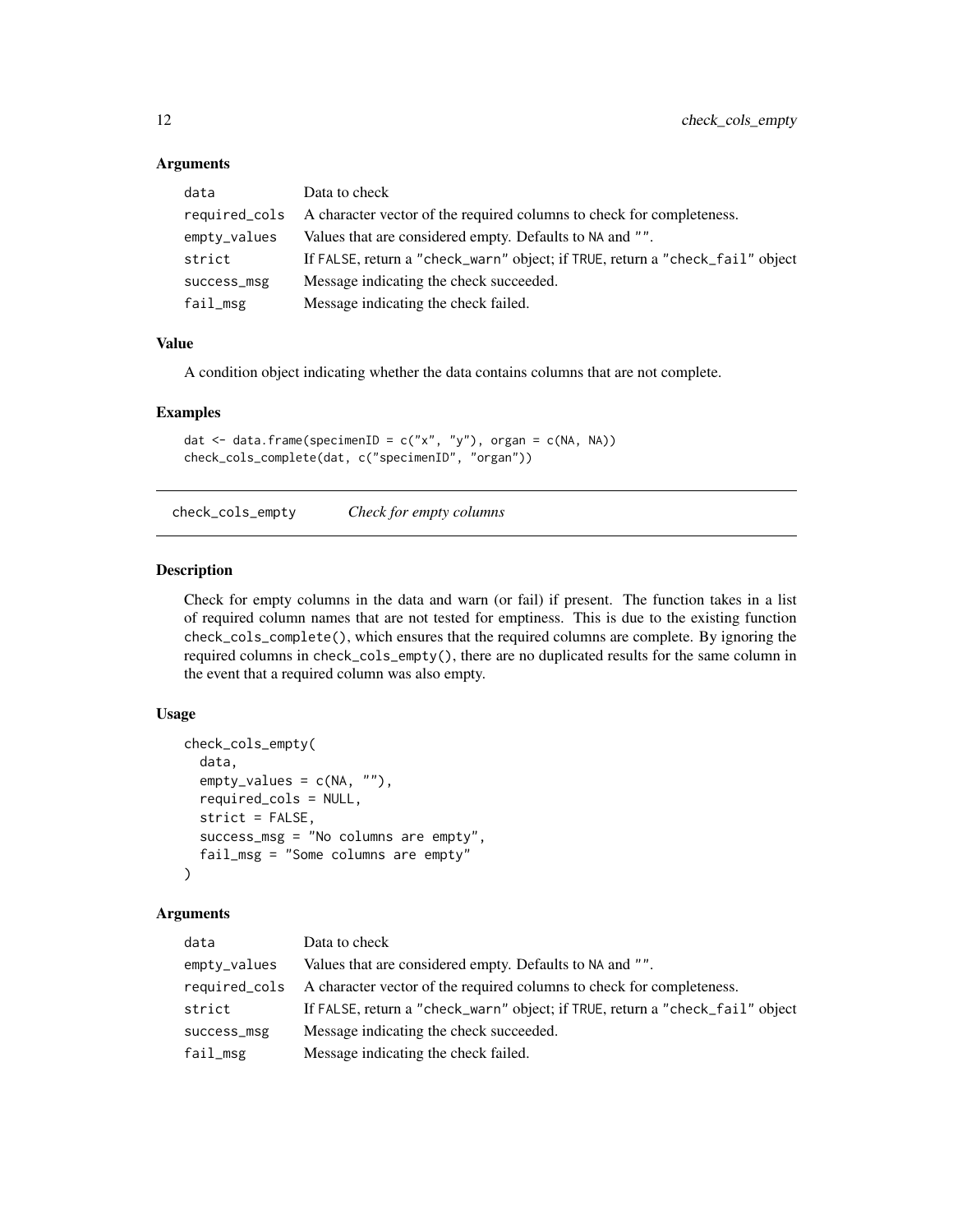## <span id="page-12-0"></span>check\_col\_names 13

## Value

A condition object indicating whether the data contains columns that are empty.

#### Examples

```
dat <- data.frame(specimenID = c("x", "y"), organ = c(NA, NA))
check_cols_empty(dat)
```
check\_col\_names *Check column names against their corresponding template*

#### Description

Check column names against their corresponding template

## Usage

```
check_col_names(
  data,
  template,
  success_msg = NULL,
  fail_msg = NULL,
  behavior = NULL
)
check_cols_manifest(
  data,
  id,
  success_msg = "All manifest columns present",
  fail_msg = "Missing columns in the manifest",
  ...
)
check_cols_individual(
  data,
  id,
  success_msg = "All individual metadata columns present",
  fail_msg = "Missing columns in the individual metadata file",
  ...
)
check_cols_assay(
  data,
  id,
  success_msg = "All assay metadata columns present",
  fail_msg = "Missing columns in the assay metadata file",
  ...
```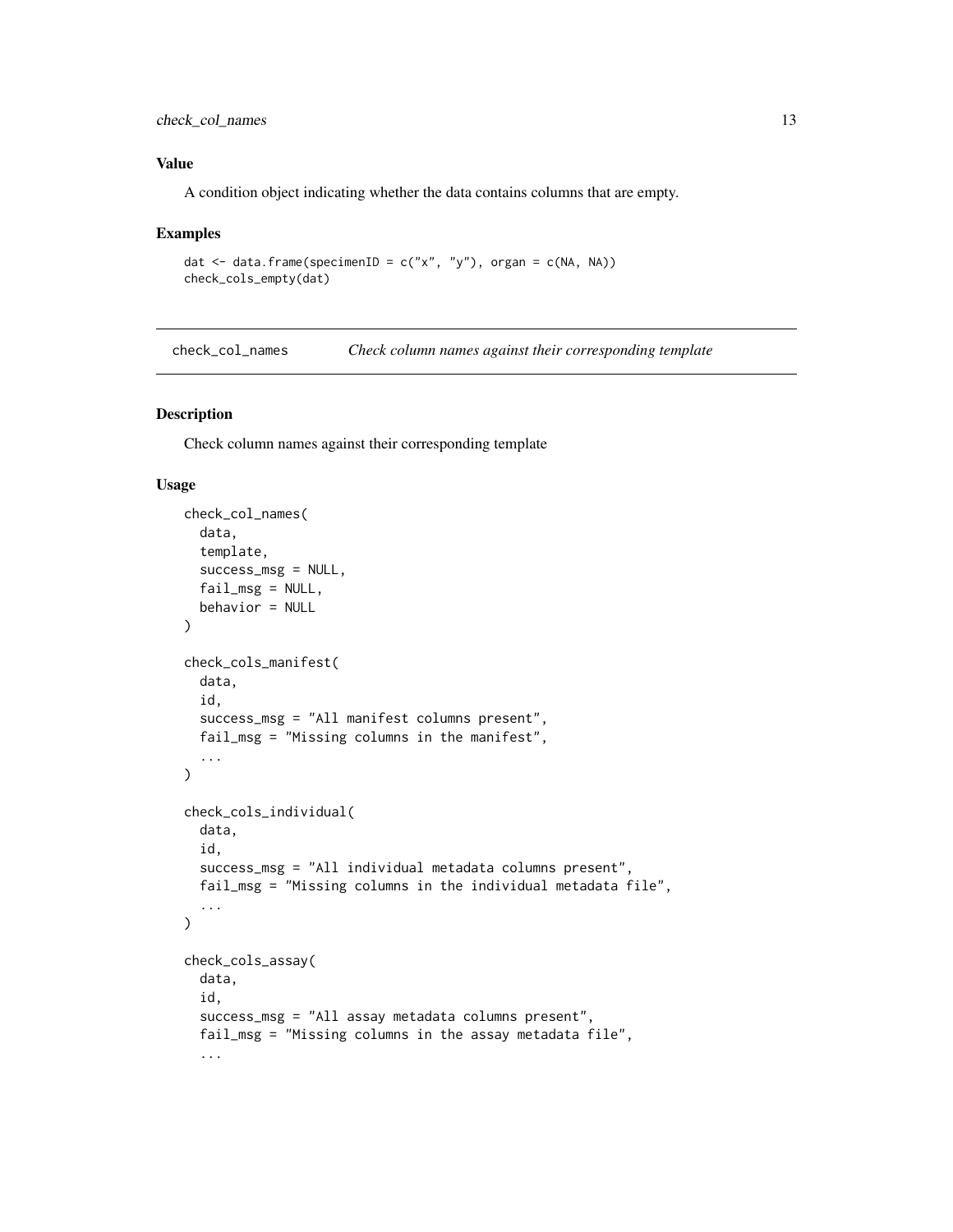```
)
check_cols_biospecimen(
  data,
  id,
  success_msg = "All biospecimen columns present",
  fail_msg = "Missing columns in the biospecimen metadata file",
  ...
)
```
## Arguments

| data        | Data frame to check against template (manifest, individual metadata, or assay<br>metadata) |
|-------------|--------------------------------------------------------------------------------------------|
| template    | Character vector of column names from the template to check against                        |
| success_msg | Message indicating the check succeeded.                                                    |
| fail_msg    | Message indicating the check failed.                                                       |
| behavior    | The intended behavior of the test                                                          |
| id          | Synapse ID of the template to check against                                                |
| $\ddots$ .  | Additional arguments passed to syn\$get()                                                  |

## Value

A condition object indicating whether the required columns were present ("check\_pass") or absent ("check\_fail").

## See Also

[dccvalidator::get\\_template\(\)](#page-0-0)

```
template <- c("individualID", "specimenID", "assay")
dat \leq data.frame(individualID = c("a", "b"), specimenID = c("a1", "b1"))
check_col_names(dat, template)
## Not run:
syn <- synapse$Synapse()
syn$login()
a <- data.frame(path = "/path/file.txt", parent = "syn123", assay = "rnaSeq")
check_cols_manifest(a, syn)
b \leftarrow data.frame(assay = "rnaSeq")
check_cols_manifest(b, syn)
## End(Not run)
```
<span id="page-13-0"></span>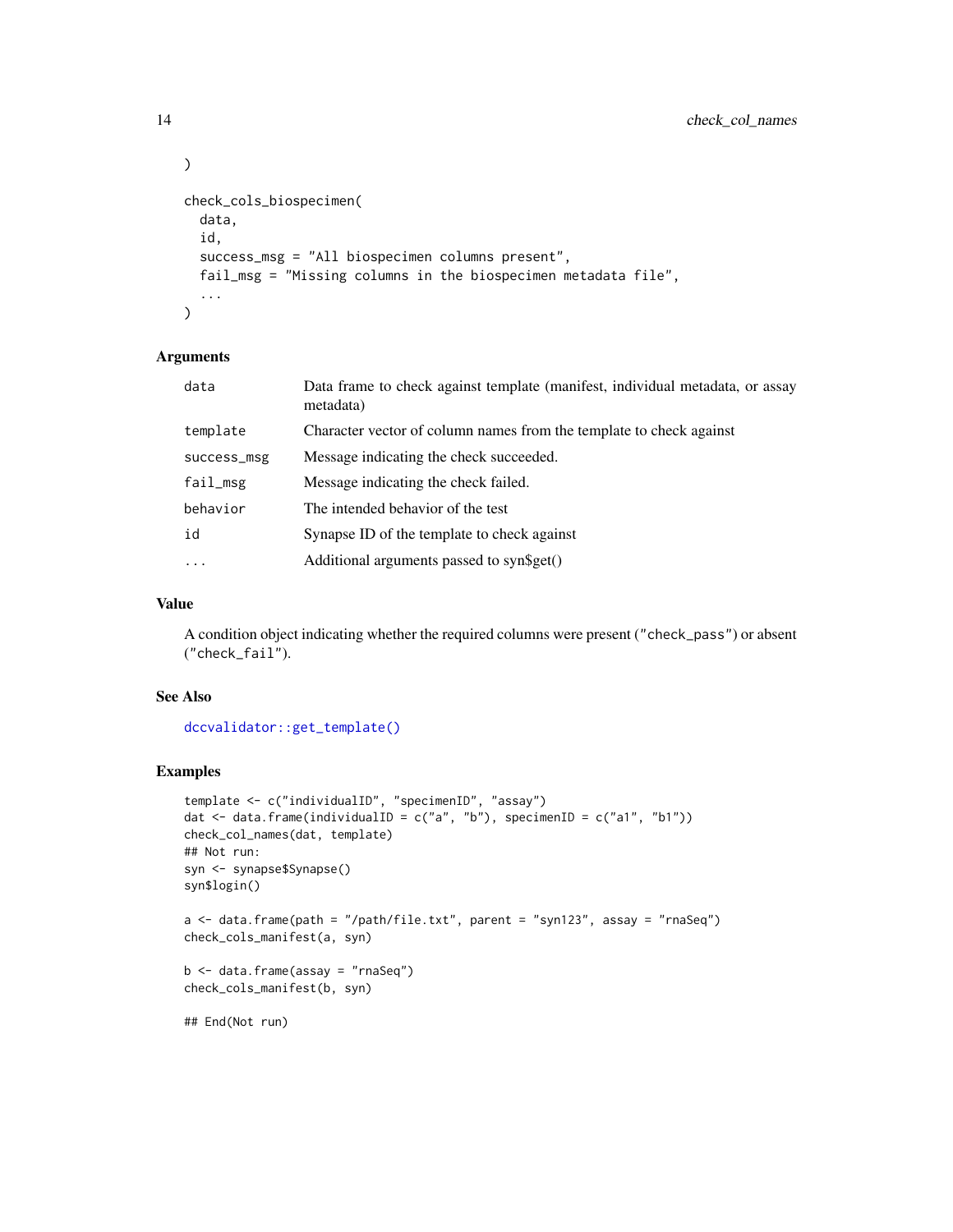<span id="page-14-0"></span>check\_condition *Create a condition of the given type*

## Description

Create a condition of the given type

#### Usage

check\_condition(msg, behavior, data, type)

## Arguments

| msg      | Message to report                                                                             |
|----------|-----------------------------------------------------------------------------------------------|
| behavior | Statement of the correct behavior (i.e. what the higher level function was check-<br>ing for) |
| data     | Data to return (e.g. invalid values that need attention)                                      |
| type     | One of "check_pass", "check_warn", "check_fail"                                               |

## Value

An S3 object of class "check\_pass", "check\_warn", or "check\_fail"

## Examples

```
strict <- TRUE
check_condition(
 msg = "Some data is missing",
 behavior = "Files should be complete",
 data = c("specimenID", "assay"),
  type = ifelse(strict, "check_fail", "check_warn")
)
```
check\_duplicate\_paths *Check for duplicated file paths*

## Description

The parent column in the manifest should not contain duplicated file paths. This function checks if any paths are duplicated.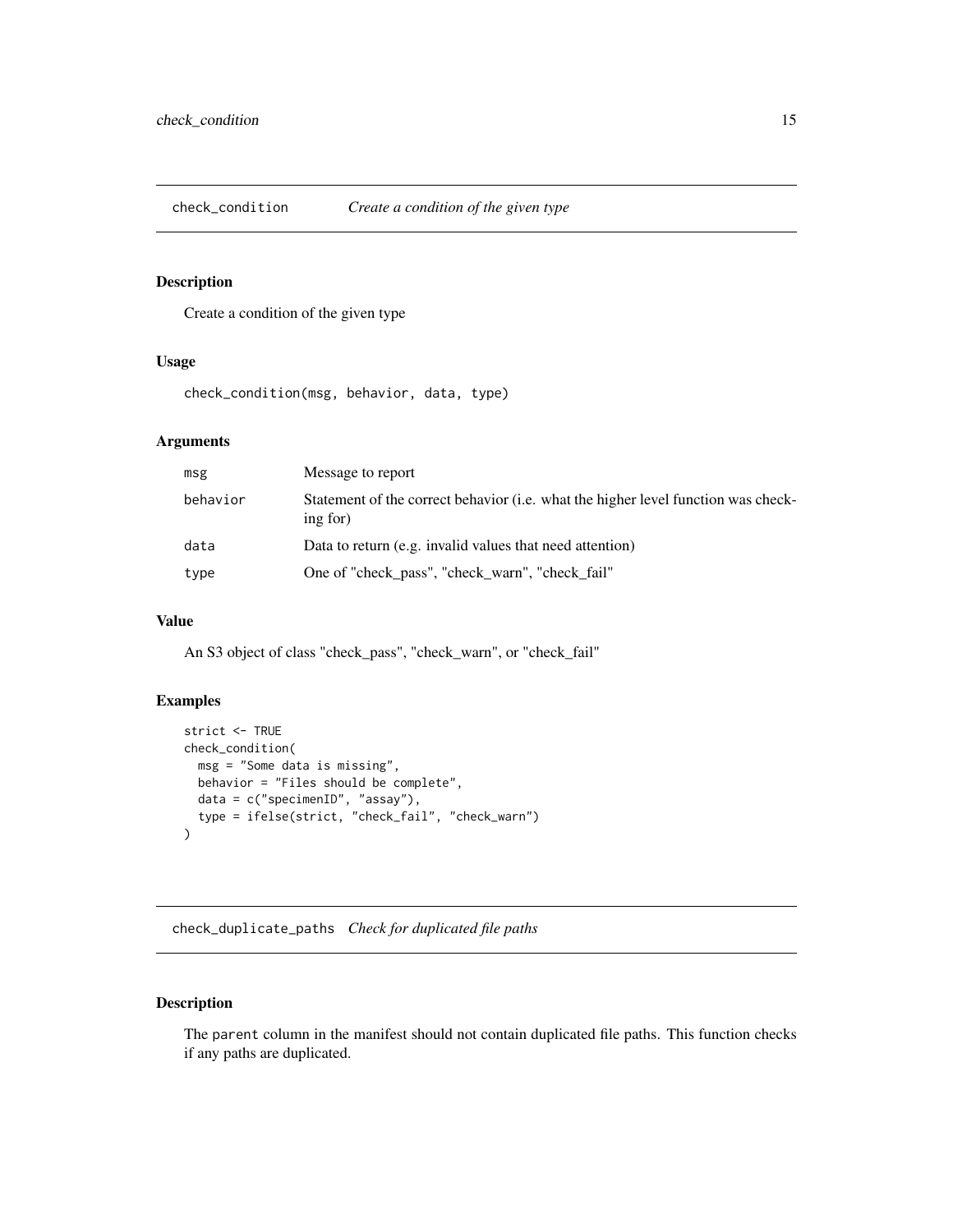#### Usage

```
check_duplicate_paths(
  data,
  success_msg = "No duplicate file paths detected",
  fail_msg = "Duplicate file paths detected"
)
```
## Arguments

| data        | Data to check                           |
|-------------|-----------------------------------------|
| success_msg | Message indicating the check succeeded. |
| fail_msg    | Message indicating the check failed.    |

## Details

It is possible for this function to return false negatives if the same path is written in different ways. For example, "~/file.txt" and "/Users/me/file.txt" will be treated as different paths even if they resolve to the same location on the user's machine. Because this function is typically run from a Shiny app without access to the user's filesystem, it is not possible to detect every possible duplicate path.

## Value

A condition object indicating whether the data contains duplicated file paths in the parent column.

## Examples

```
manifest <- data.frame(
  path = c("/path/to/file.txt", "/path/to/file.txt"),
  parent = c("syn123", "syn123")
\lambdacheck_duplicate_paths(manifest)
```
check\_files\_manifest *Check that files are present in manifest*

## Description

Given a manifest and vector of file names, checks that the file names appear in the manifest. This is useful to ensure that metadata files (not just data files) are included in the manifest for upload.

<span id="page-15-0"></span>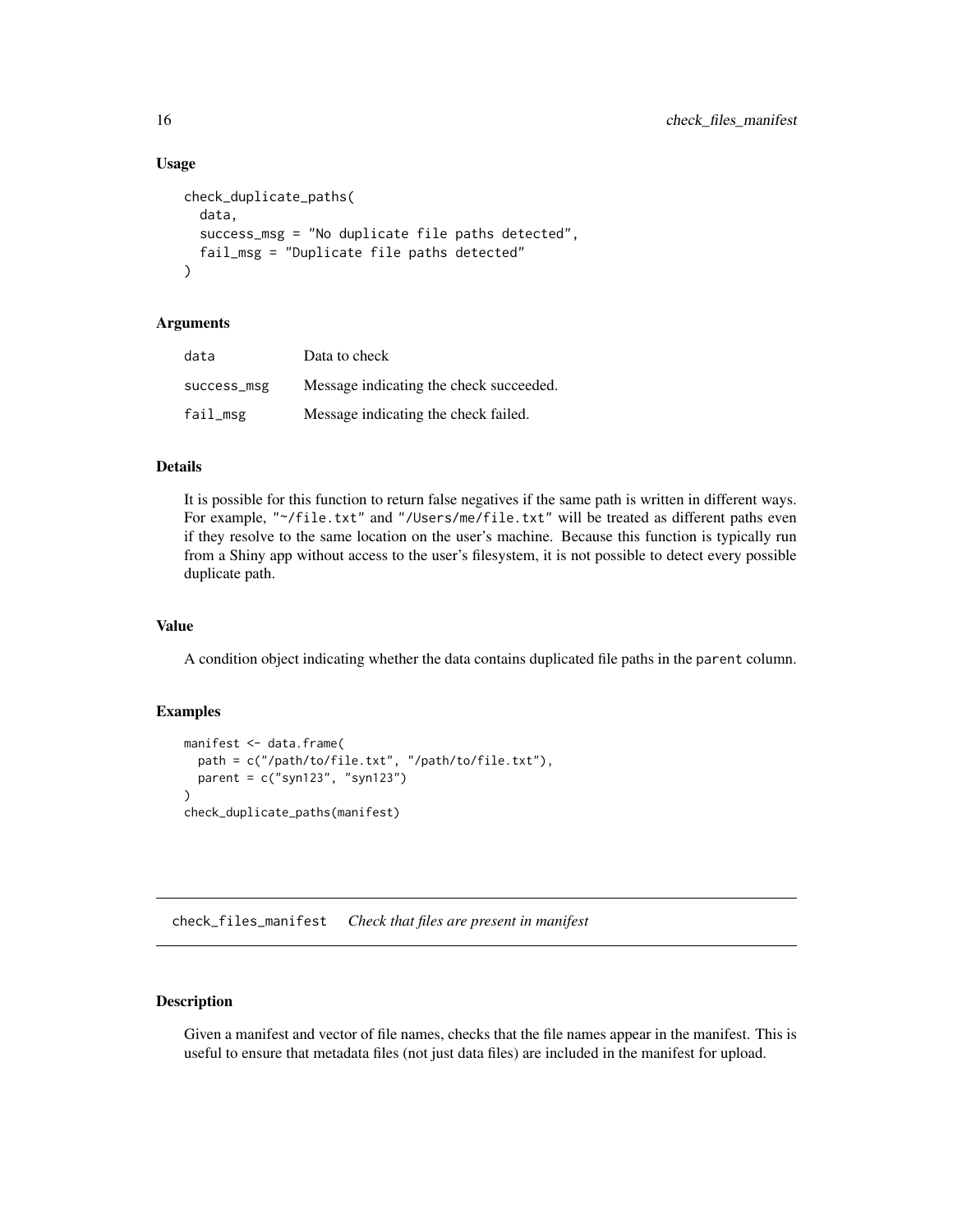<span id="page-16-0"></span>check\_ids\_match 17

## Usage

```
check_files_manifest(
 manifest,
  filenames,
  strict = FALSE,
  success_msg = "All required files are present in manifest",
  fail_msg = "Some files may be missing from manifest"
)
```
## Arguments

| manifest    | The manifest as a data frame or tibble                                        |
|-------------|-------------------------------------------------------------------------------|
| filenames   | File names to look for in the path column of the manifest                     |
| strict      | If FALSE, return a "check_warn" object; if TRUE, return a "check_fail" object |
| success_msg | Message indicating the check succeeded.                                       |
| fail_msg    | Message indicating the check failed.                                          |

## Value

A condition object indicating whether the files are present in the path column of the manifest

#### Examples

```
manifest <- data.frame(
  path = c("individual_metadata.csv", "biospecimen_metadata.csv"),
  parent = c("syn123", "syn123")
)
check_files_manifest(
  manifest,
  c(
    "individual_metadata.csv",
    "biospecimen_metadata.csv",
    "assay_metadata.csv"
  )
)
```
check\_ids\_match *Check ids*

## Description

Compare IDs (such as individual IDs or specimen IDs) between two data frames.

Ensure that all individual IDs in two data frames match.

Ensure that all specimen IDS in two data frames match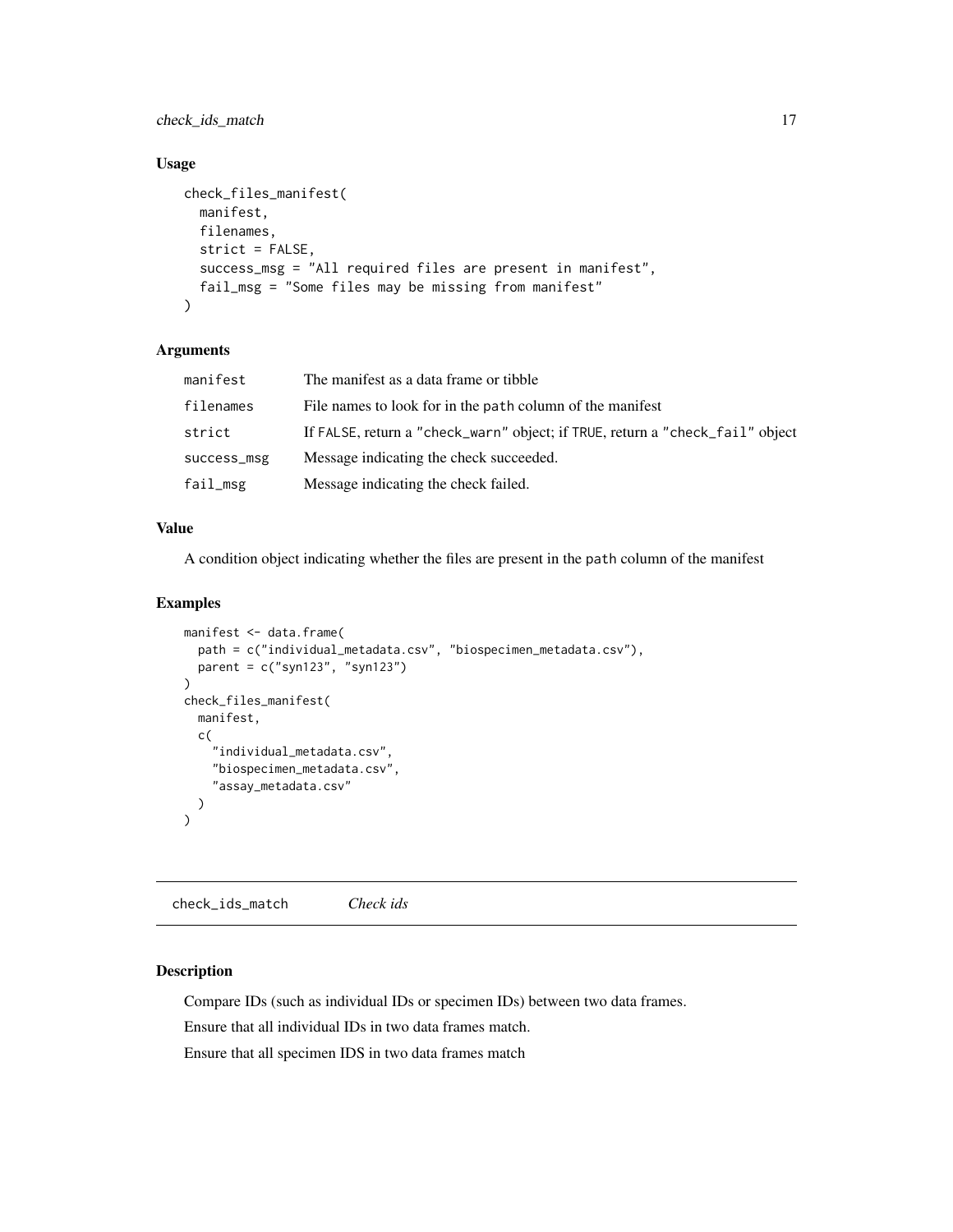#### Usage

```
check_ids_match(
  x,
 y,
  idcol = c("individualID", "specimenID"),
  xname = NULL,
  yname = NULL,bidirectional = TRUE
)
check\_indiv\_ids\_match(x, y, xname = NULL, yname = NULL, bidirectional = TRUE)check_specimen_ids_match(
  x,
 y,
  xname = NULL,
  yname = NULL,bidirectional = TRUE
)
```
#### Arguments

| x, y          | Data frames to compare                                                                                                                                                       |
|---------------|------------------------------------------------------------------------------------------------------------------------------------------------------------------------------|
| idcol         | Name of column containing ids to compare.                                                                                                                                    |
| xname, yname  | Names of x and y (to be used in resulting messages)                                                                                                                          |
| bidirectional | Should mismatches from both x and y be reported? Defaults to TRUE; if FALSE,<br>will return only IDs in y that are not present in x (IDs in x but not y will be<br>ignored). |

## Value

A condition object indicating whether IDs match ("check\_pass") or not ("check\_fail"). Mismatched IDs are included as data within the object.

```
a <- data.frame(individualID = LETTERS[1:3])
b <- data.frame(individualID = LETTERS[1:4])
check_ids_match(a, b, idcol = "individualID", xname = "a", yname = "b")
a <- data.frame(individualID = LETTERS[1:3])
b \leq data.frame(individualID = LETTERS[1:4])
check_specimen_ids_match(a, b, "individual", "biospecimen")
a <- data.frame(specimenID = LETTERS[1:3])
b <- data.frame(specimenID = LETTERS[1:4])
check_specimen_ids_match(a, b, "biospecimen", "assay")
```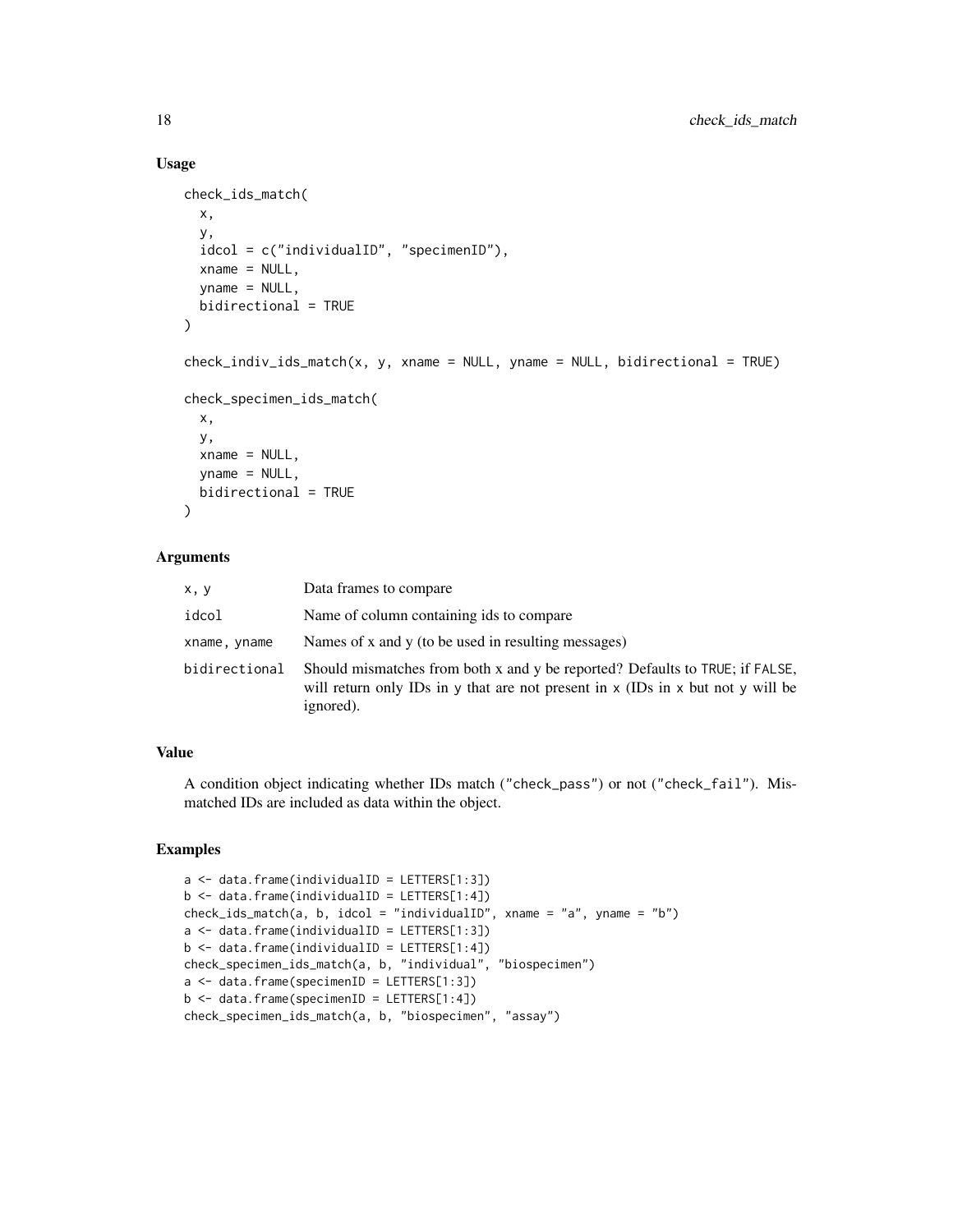<span id="page-18-0"></span>check\_indiv\_ids\_dup *Check uniqueness of individual and specimen IDs*

## Description

Check uniqueness of individual and specimen IDs

#### Usage

```
check_indiv_ids_dup(
  data,
  empty_values = c(NA, ""),
  success_msg = "Individual IDs are unique",
  fail_msg = "Duplicate individual IDs found"
)
check_specimen_ids_dup(
  data,
  empty\_values = c(NA, ""),success_msg = "Specimen IDs are unique",
  fail_msg = "Duplicate specimen IDs found"
)
```
## Arguments

| data            | Individual metadata file                                 |
|-----------------|----------------------------------------------------------|
| $empty\_values$ | Values that are considered empty. Defaults to NA and "". |
| success_msg     | Message indicating the check succeeded.                  |
| fail_msg        | Message indicating the check failed.                     |

## Value

A condition object indicating whether the individual IDs in the individual metadata file are unique.

```
dat1 <- data.frame(individualID = c("x", "y", "z", "z"))check_indiv_ids_dup(dat1)
dat2 <- data.frame(
  individualID = c("x", "y", "z"),specimenID = c("a", "a", "b")\lambdacheck_specimen_ids_dup(dat2)
```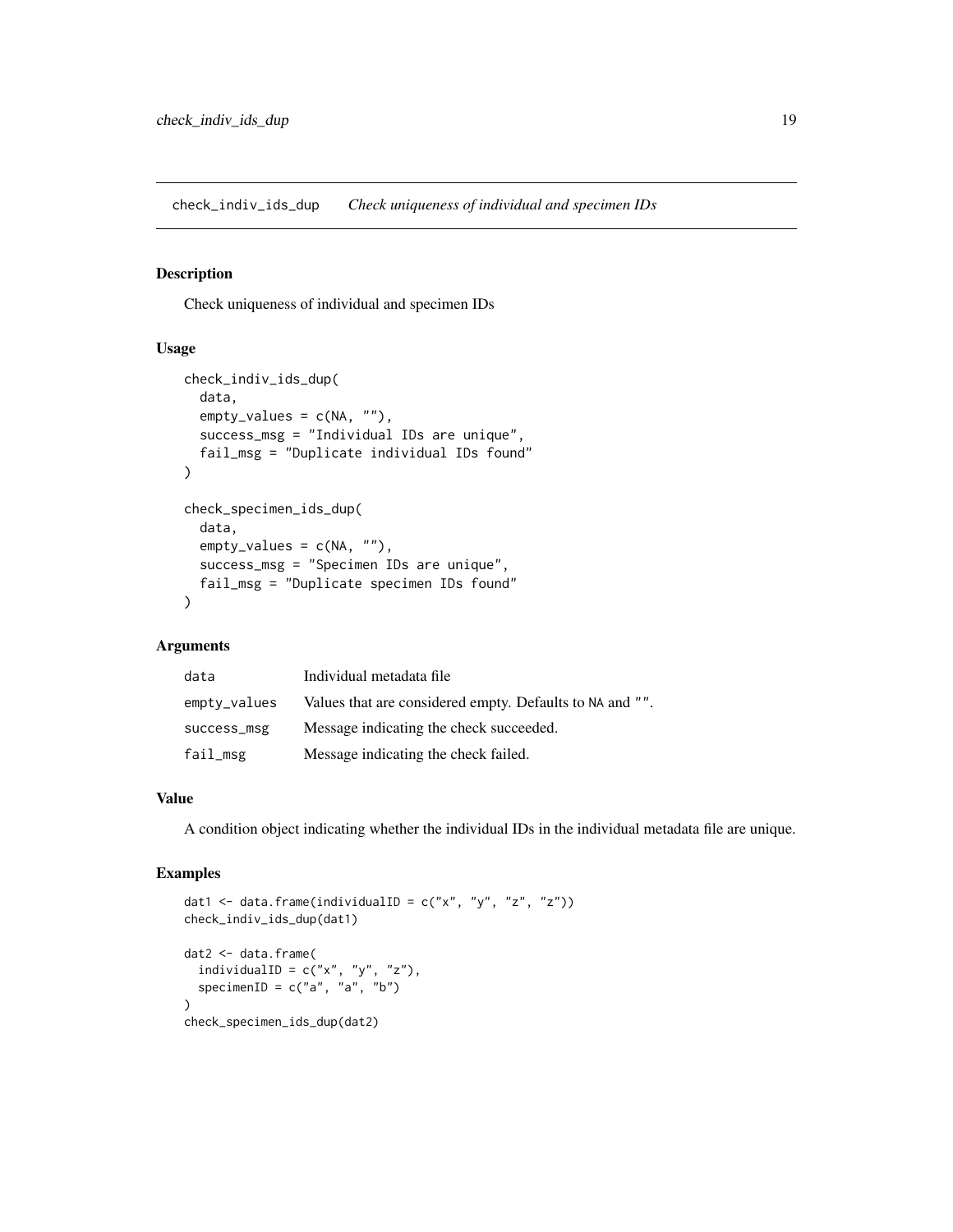<span id="page-19-1"></span><span id="page-19-0"></span>

## Description

Check that a given set of keys are all present in an annotations dictionary

#### Usage

```
check_keys(
  x,
  annotations,
 whitelist_keys = NULL,
  success_msg = "All annotation keys are valid",
  fail_msg = "Some annotation keys are invalid",
  annots_link = "https://shinypro.synapse.org/users/nsanati/annotationUI/",
  return_valid = FALSE,
  syn
\lambda
```
## Arguments

| $\mathsf{x}$ | A data frame of annotation data                                                                                                            |
|--------------|--------------------------------------------------------------------------------------------------------------------------------------------|
| annotations  | A data frame of annotations to check against                                                                                               |
|              | whitelist_keys A character vector of annotation keys to whitelist. If provided, all values for the<br>given keys will be treated as valid. |
| success_msg  | Message indicating the check succeeded.                                                                                                    |
| fail_msg     | Message indicating the check failed.                                                                                                       |
| annots_link  | Link to a definition of the annotations being used in the project                                                                          |
| return_valid | Should the function return valid values? Defaults to FALSE ( <i>i.e.</i> the function will<br>return invalid values).                      |
| syn          | Synapse client object                                                                                                                      |

#### Value

A condition object indicating whether keys match the given annotation dictionary. Erroneous keys are included as data within the object.

```
annots <- data.frame(
 key = c("fileFormat", "fileFormat"),
 value = c("txt", "csv"),columnType = c("STRING", "STRING"),
 stringsAsFactors = FALSE
```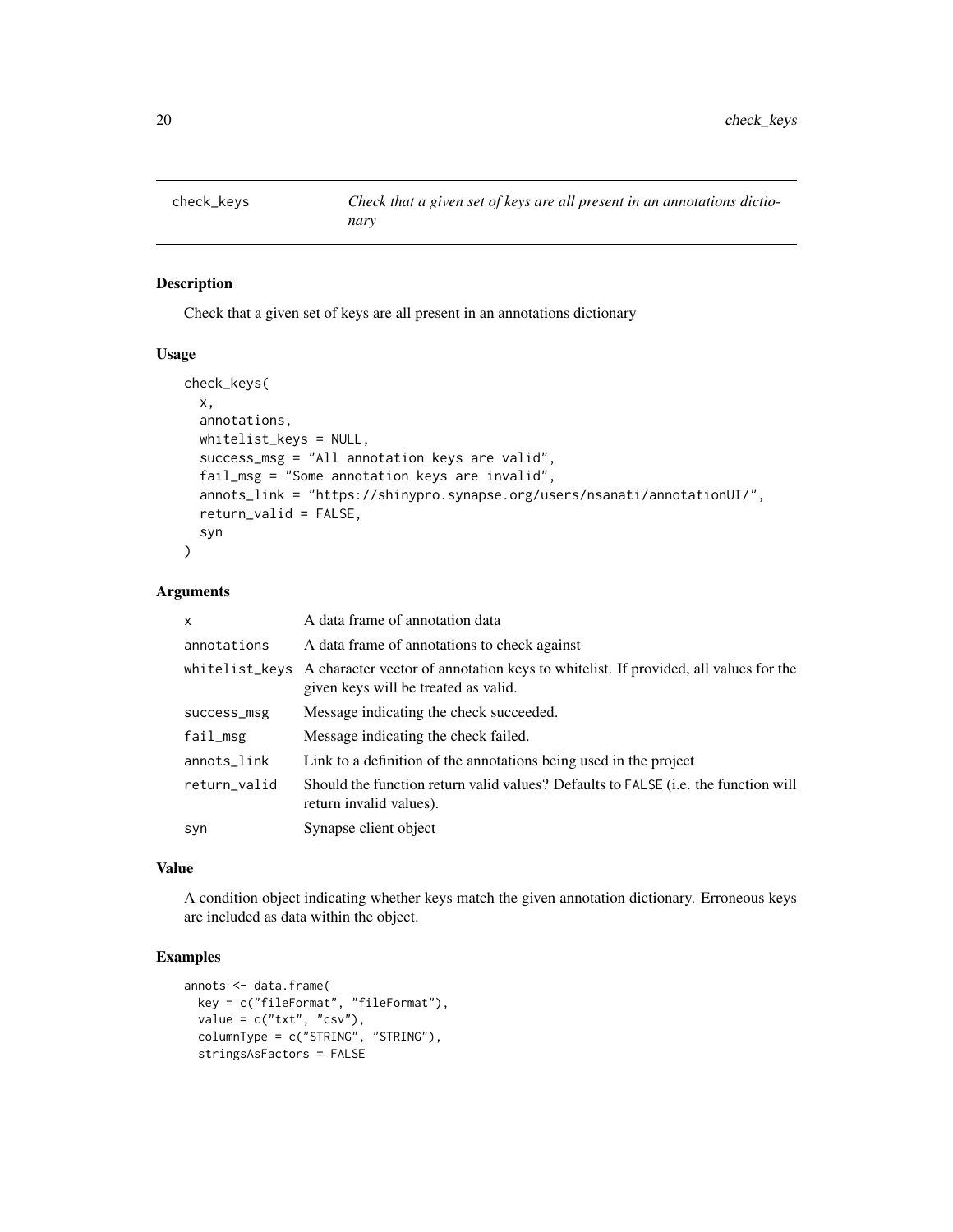<span id="page-20-0"></span>check\_parent\_syn 21

```
)
check_keys("fileFormat", annots)
check_keys("x", annots)
```
check\_parent\_syn *Check synID of parent in manifest*

#### Description

Check that the synapse ID in the manifest matches a pattern of syn followed by numbers.

#### Usage

```
check_parent_syn(
 manifest,
 success_msg = "All Synapse IDs in the manifest are valid",
 fail_msg = "Some Synapse IDs in the manifest are invalid"
)
```
## Arguments

| manifest    | The manifest as a data frame or tibbl   |
|-------------|-----------------------------------------|
| success_msg | Message indicating the check succeeded. |
| fail_msg    | Message indicating the check failed.    |

## Value

A condition object indicating whether the files are present in the path column of the manifest

#### Examples

```
manifest <- data.frame(parent = c("syn", "syn123"), stringsAsFactors = FALSE)
check_parent_syn(manifest)
```
check\_pass *Create custom conditions for reporting*

## Description

These functions create custom condition objects with subclasses "check\_pass", "check\_warn", and "check\_fail" (inheriting from "message", "warning", or "error", respectively). Validation functions such as [dccvalidator::check\\_col\\_names\(\)](#page-0-0) use these to report results and provide additional data on the source of errors or invalid data if needed.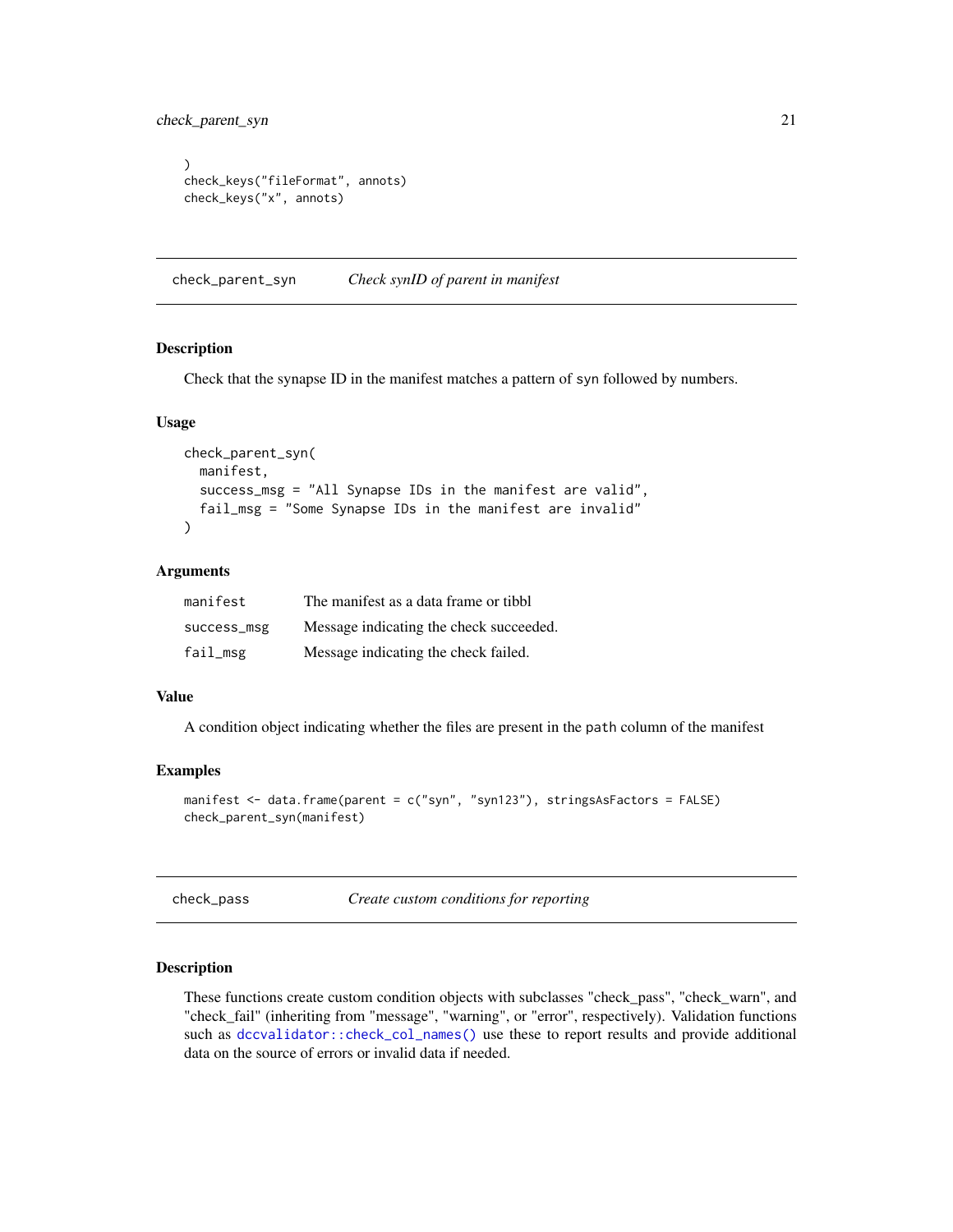#### <span id="page-21-0"></span>Usage

```
check_pass(msg, behavior, data = NULL)
check_warn(msg, behavior, data = NULL)
check_fail(msg, behavior, data = NULL)
```
## Arguments

| msg      | Message to report                                                                             |
|----------|-----------------------------------------------------------------------------------------------|
| behavior | Statement of the correct behavior (i.e. what the higher level function was check-<br>ing for) |
| data     | Data to return (e.g. invalid values that need attention)                                      |

## Value

An S3 object of class "check\_pass", "check\_warn", or "check\_fail"

#### Examples

```
check_pass(msg = "Success!", behavior = "Files should be complete")
check_warn(
  msg = "Warning, some data is missing",
  behavior = "Files should be complete",
  data = c("specimenID", "assay") # columns with missing data
)
check_fail(
  msg = "Error, some required data is missing",
  behavior = "Files should be complete",
  data = c("specimenID", "assay") # columns with missing data\mathcal{L}
```
<span id="page-21-1"></span>check\_schema\_df *Check a data frame of data against a JSON Schema*

#### Description

Each row of the data frame will be converted to JSON and validated against the given schema.

## Usage

```
check_schema_df(
  df,
  schema,
  success_msg = "Data is valid against the schema",
  fail_msg = "Data is invalid against the schema"
)
```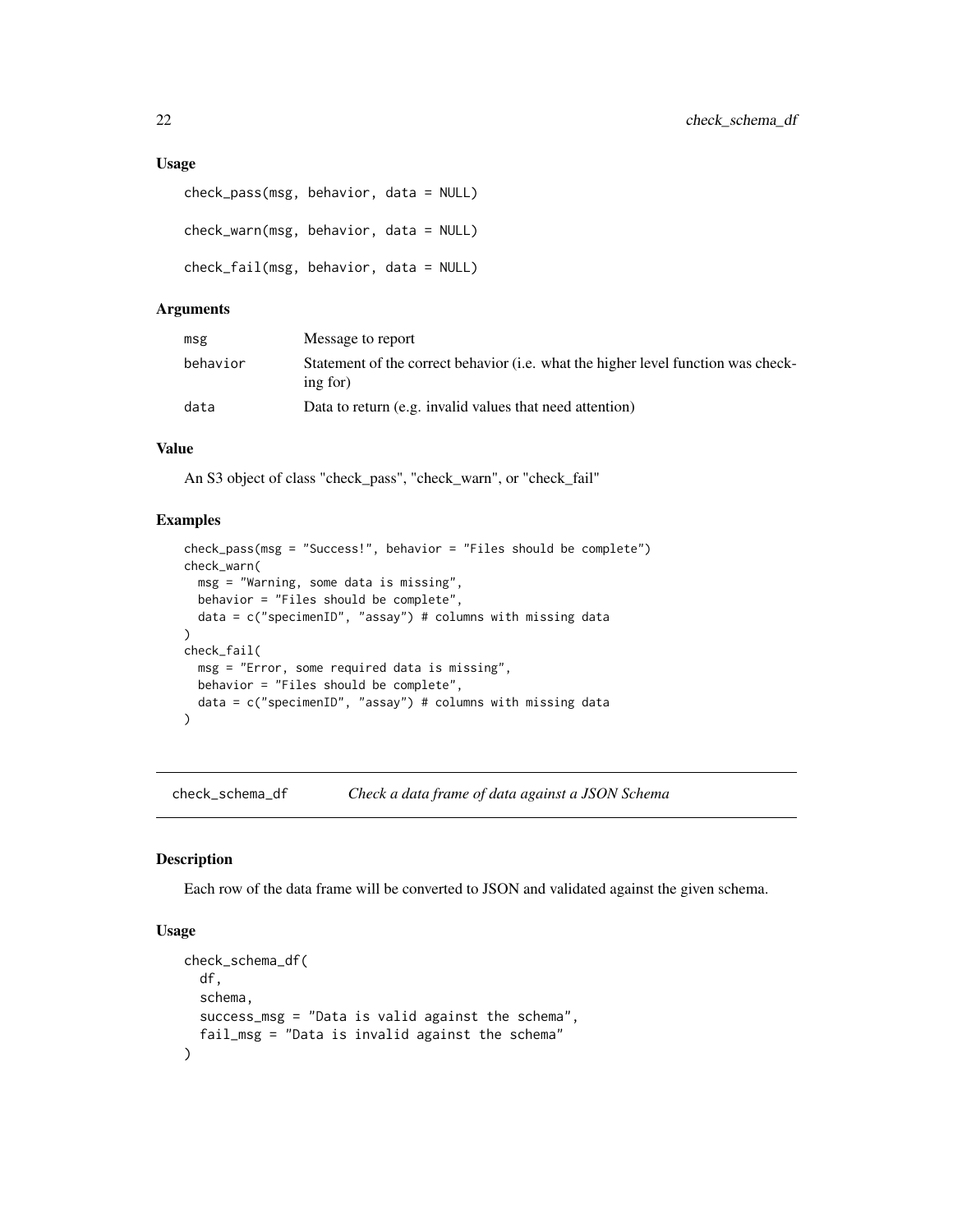## <span id="page-22-0"></span>Arguments

| df          | A data frame whose rows will be converted into JSON and validated |
|-------------|-------------------------------------------------------------------|
| schema      | Contents of the ison schema, or a filename containing a schema.   |
| success_msg | Message indicating the check succeeded.                           |
| fail_msg    | Message indicating the check failed.                              |

## Value

A condition object indicating whether the data is valid against the schema.

## Examples

```
if (requireNamespace("jsonvalidate", quietly = TRUE) &
      requireNamespace("jsonlite", quietly = TRUE)) {
dat <- data.frame(
 x = c(NA, 1, NA),
 y = c(NA, NA, "foo")
)
schema <- '{
 "$schema": "http://json-schema.org/draft-04/schema#",
 "properties": {
    "x": {
     "type": "integer"
   },
    "y": {
      "type": "integer"
    }
 },
  "required": ["x", "y"]
}
check_schema_df(dat, schema)
}
```
check\_schema\_json *Check data against a JSON Schema*

#### Description

Check a JSON blob against a JSON Schema.

## Usage

```
check_schema_json(
  json,
  schema,
  success_msg = "Data is valid against the schema",
  fail_msg = "Data is invalid against the schema"
\mathcal{E}
```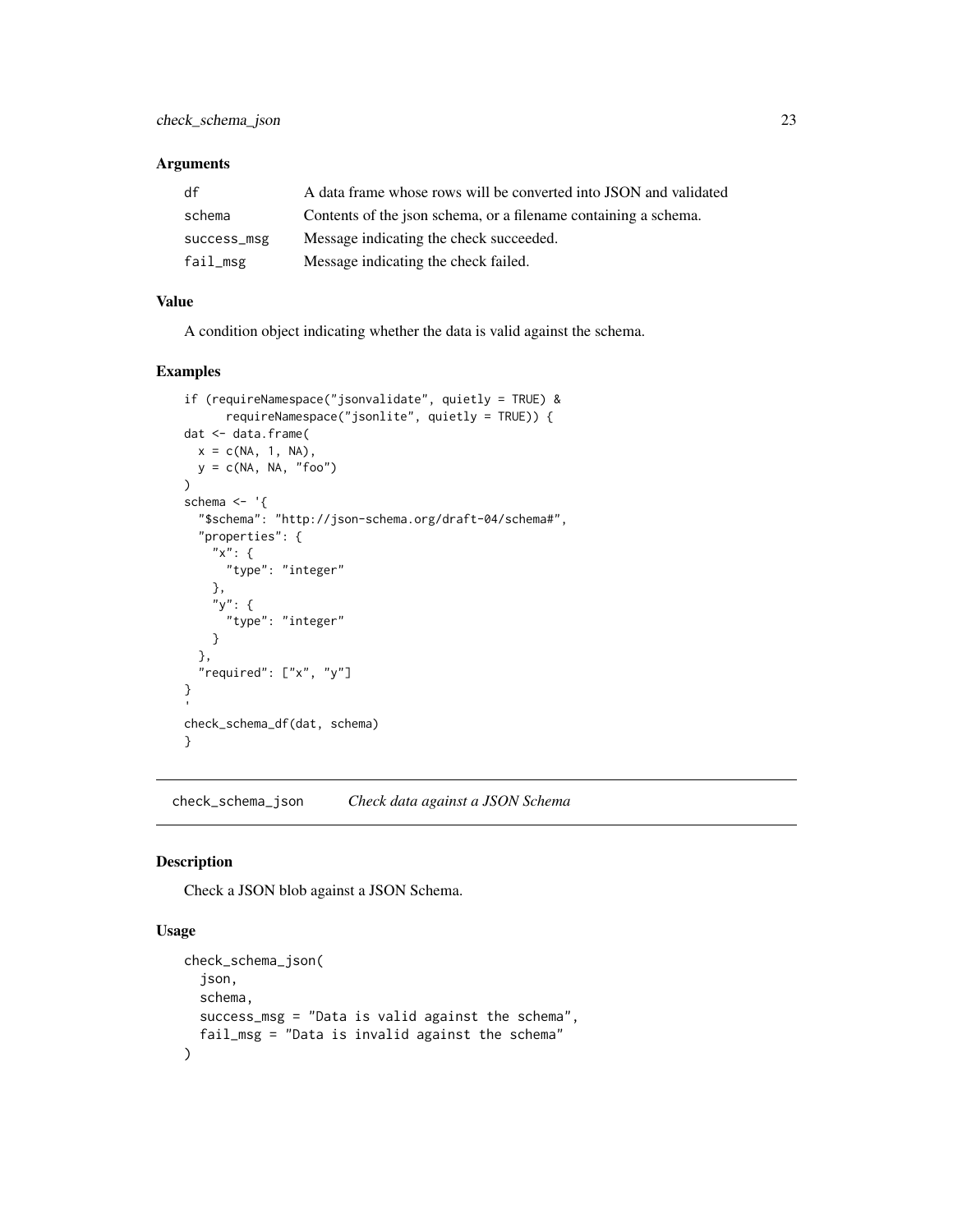## Arguments

| ison        | Contents of a json object, or a filename containing one.        |
|-------------|-----------------------------------------------------------------|
| schema      | Contents of the json schema, or a filename containing a schema. |
| success_msg | Message indicating the check succeeded.                         |
| fail_msg    | Message indicating the check failed.                            |

## Value

A condition object indicating whether the data is valid against the schema.

## Examples

```
if (requireNamespace("jsonvalidate", quietly = TRUE)) {
schema \leq - '{
  "$schema": "http://json-schema.org/draft-04/schema#",
  "properties": {
    "x": {
      "type": "integer"
    }
  },
  "required": ["x"]
}
json_valid <- '{
 "x": 3
}'
json_invalid <- '{
  "x": 1.5}'
check_schema_json(json_valid, schema)
check_schema_json(json_invalid, schema)
}
```
<span id="page-23-1"></span>check\_team\_membership *Check team membership*

## Description

Check if a user is a member of any of the given teams.

## Usage

```
check_team_membership(teams, user, syn)
```
## Arguments

| teams | Team IDs to check membership in                        |
|-------|--------------------------------------------------------|
| user  | User to check (e.g. output from syn\$getUserProfile()) |
| syn   | Synapse client object                                  |

<span id="page-23-0"></span>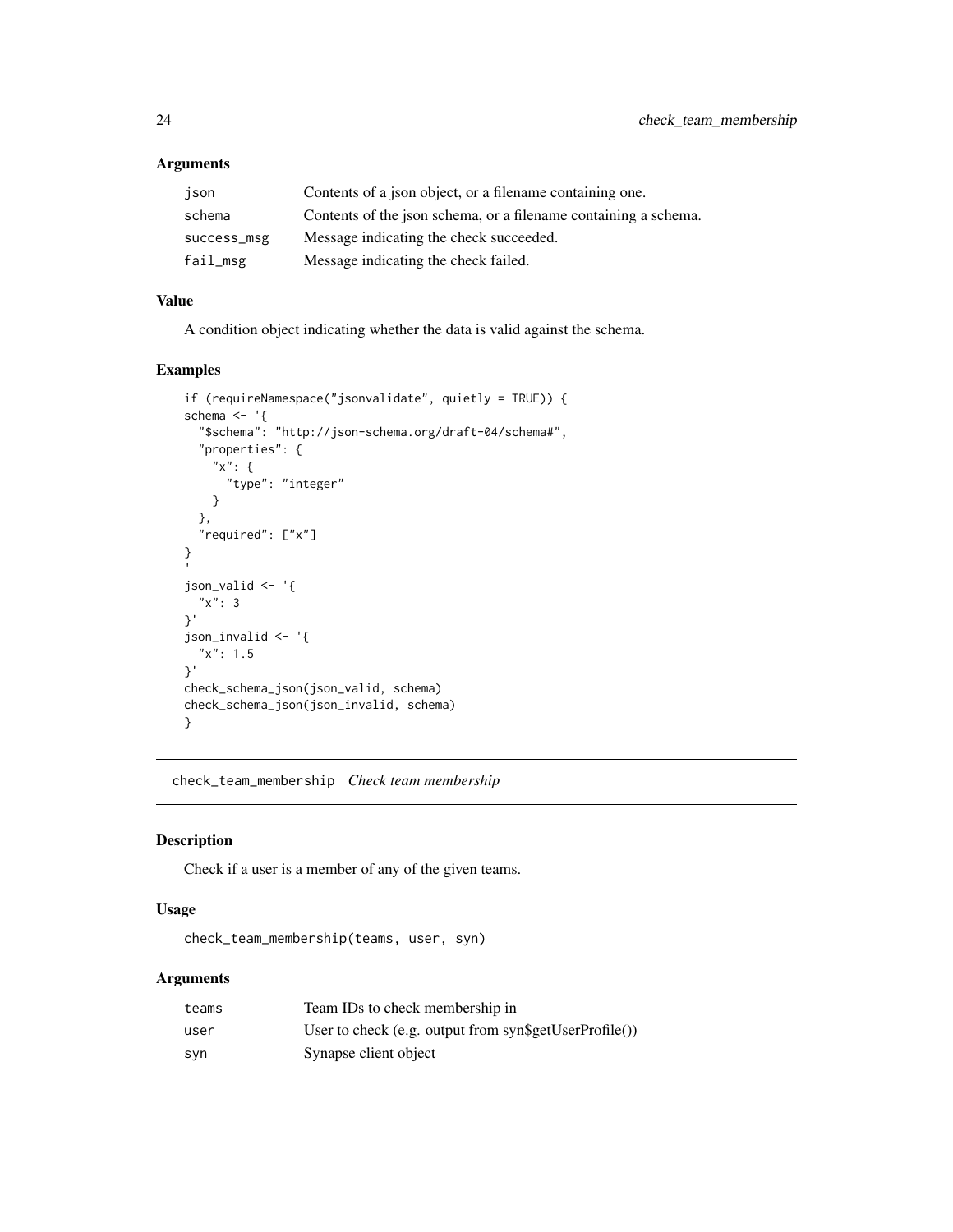<span id="page-24-0"></span>check\_values 25

## Value

A condition object indicating whether the Synapse user is a member of the given team(s).

#### Examples

```
## Not run:
syn <- synapse$Synapse()
syn$login()
user <- syn$getUserProfile("dcctravistest")
check_team_membership(teams = "3396691", user = user, syn = syn)
check_team_membership(
 teams = c("3397398", "3377637"),
 user = user,
  syn = syn
\lambda## End(Not run)
```
<span id="page-24-1"></span>check\_values *Check a set of keys and their values*

## Description

Check a set of keys and their values

## Usage

```
check_values(
  x,
  annotations,
  whitelist_keys = NULL,
 whitelist_values = NULL,
  success_msg = "All annotation values are valid",
  fail_msg = "Some annotation values are invalid",
  return_valid = FALSE,
  annots_link = "https://shinypro.synapse.org/users/nsanati/annotationUI/",
  syn
)
```
#### Arguments

| X                | A data frame of annotation data                                                                                                            |
|------------------|--------------------------------------------------------------------------------------------------------------------------------------------|
| annotations      | A data frame of annotations to check against                                                                                               |
|                  | whitelist_keys A character vector of annotation keys to whitelist. If provided, all values for the<br>given keys will be treated as valid. |
| whitelist_values |                                                                                                                                            |
|                  | A named list of keys (as the names) and values (as vectors) to white list                                                                  |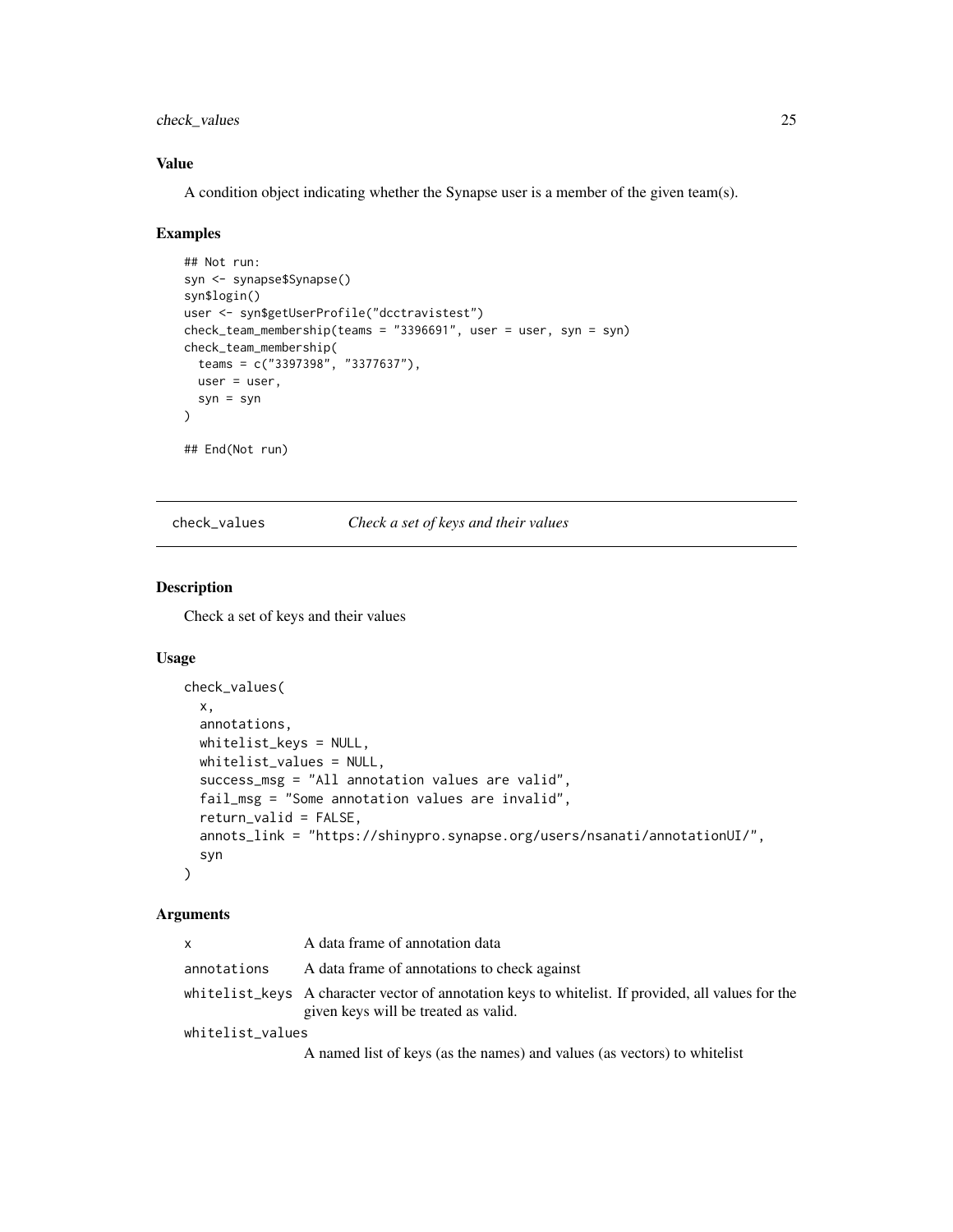<span id="page-25-0"></span>

| success_msg  | Message indicating the check succeeded.                                                                       |
|--------------|---------------------------------------------------------------------------------------------------------------|
| fail_msg     | Message indicating the check failed.                                                                          |
| return_valid | Should the function return valid values? Defaults to FALSE (i.e. the function will<br>return invalid values). |
| annots_link  | Link to a definition of the annotations being used in the project                                             |
| syn          | Synapse client object                                                                                         |

#### Value

If return\_valid = FALSE: a condition object indicating whether all annotation values are valid. Invalid annotation values are included as data within the object: a named list where each element corresponds to a key that contains invalid values, and the contents of each element is a vector of invalid values. If return\_valid = TRUE: a named list of the valid annotation keys and values.

#### Examples

```
annots <- data.frame(
  key = c("fileFormat", "fileFormat"),
  value = c("txt", "csv"),columnType = c("STRING", "STRING"),
  stringsAsFactors = FALSE
\overline{\phantom{a}}dat <- data.frame(
  fileFormat = c("wrong", "txt", "csv", "wrong again"),
  stringsAsFactors = FALSE
)
check_values(dat, annots)
```
df\_to\_json\_list *Convert data frame to JSON*

## Description

Given a data frame, converts each row to a JSON blob and returns the results in a list, to make it easier to iteratively validate data with [check\\_schema\\_df\(\)](#page-21-1).

#### Usage

df\_to\_json\_list(df)

## Arguments

df A data frame

#### Value

A list of JSON blobs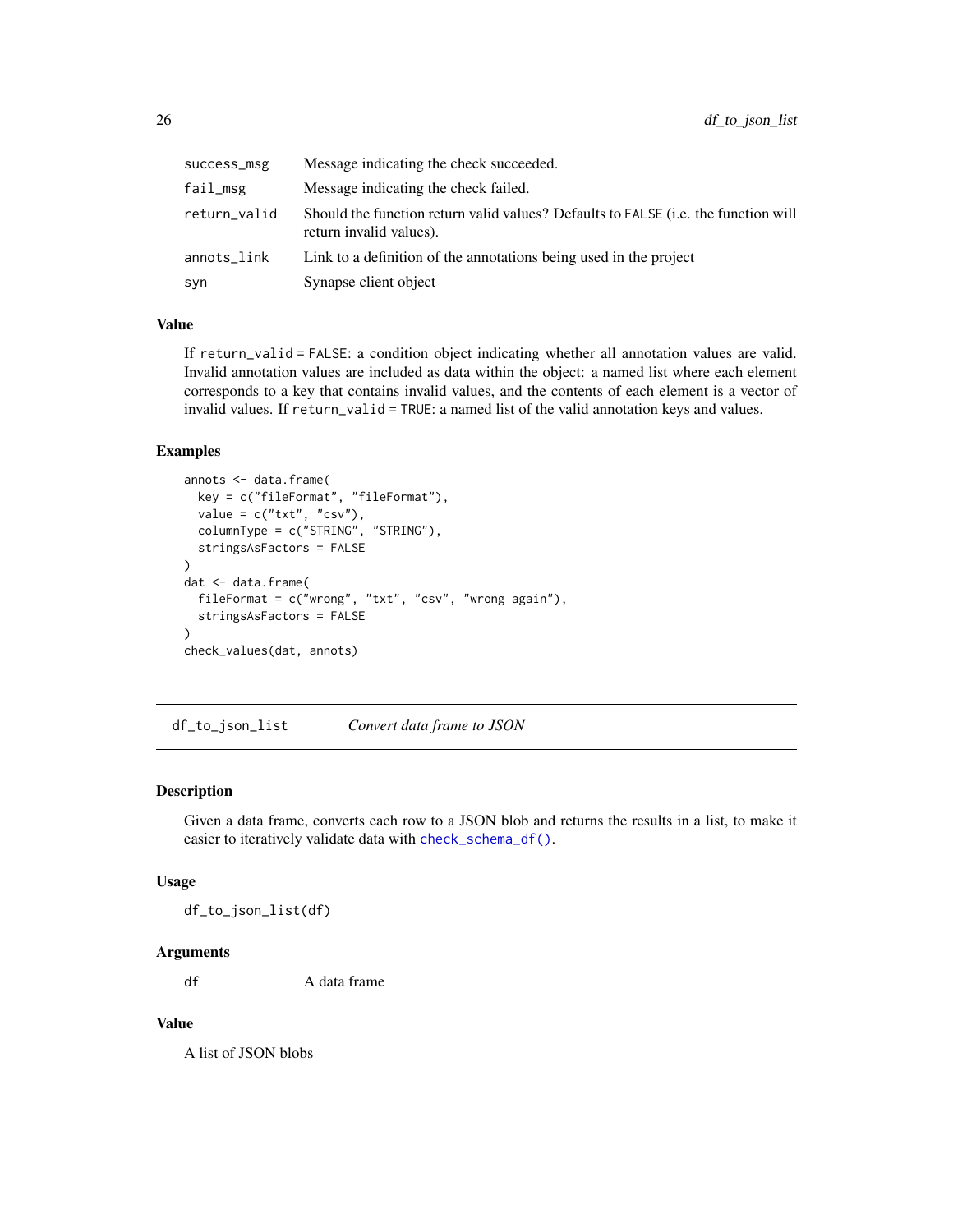<span id="page-26-0"></span>file\_summary\_ui 27

## See Also

check\_schema

## Examples

```
if (requireNamespace("jsonlite", quietly = TRUE)) {
dat <- data.frame(
 x = c(NA, 1L))
df_to_json_list(dat)
}
```
file\_summary\_ui *UI for the file summary module*

## Description

Creates the UI for the file summary module, complete with a drop-down selection box, and two tabs, one for a file overview and one for file details.

Gives functionality to the file summary UI, populating the drop-down menu with available files to choose from, and showing both an overview and detailed summary of a chosen file.

## Usage

file\_summary\_ui(id)

file\_summary\_server(input, output, session, file\_data)

## Arguments

| id        | the id                                                            |
|-----------|-------------------------------------------------------------------|
| input     | the input variables from $\text{shiny}$ : $\text{callModule}()$   |
| output    | the output variables from $\text{shiny}$ : $\text{cal1}$ Module() |
| session   | the session from $\text{shinv}$ : $\text{calIndule}()$            |
| file_data | a reactive, named list of file data in data frames or tibbles     |

## Value

html UI for file summary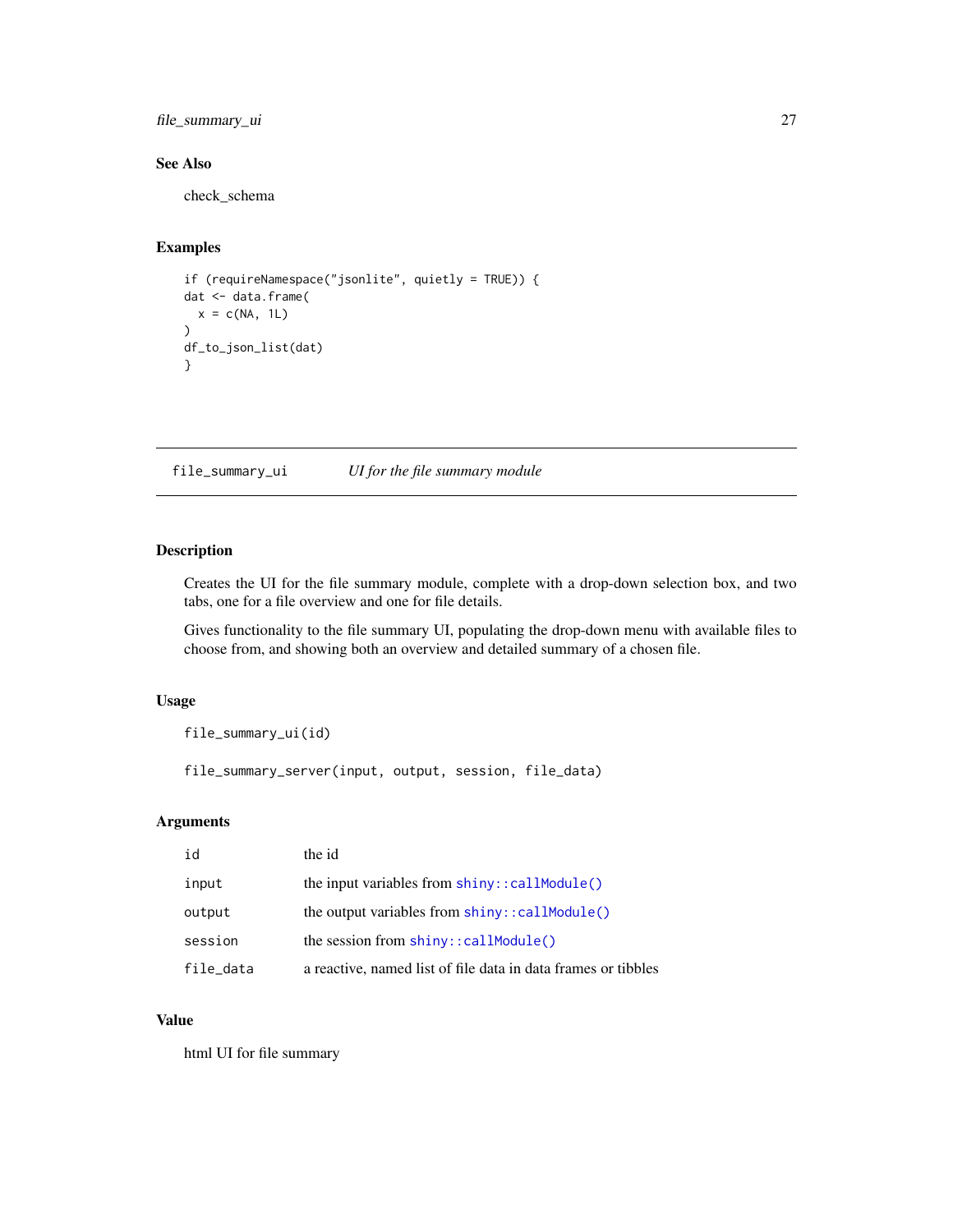## Examples

```
library("shiny")
library("shinydashboard")
server <- function(input, output) {
  # Create some simple file dataa
  data <- reactive({
   list(
      "individual" = data.frame(
        individualID = c("a", "b", "c"),
        age = c(23, 24, 24),
        stringsAsFactors = FALSE
      ),
      "biospecimen" = data.frame(
        individualID = c("a", "b", "c"),
        specimenID = c("a1", "b1", "c1"),
        isReal = c(FALSE, FALSE, FALSE),
        stringsAsFactors = FALSE
      )
   )
  })
  # Show file summary
  callModule(file_summary_server, "summary", file_data = data)
}
ui <- function(request) {
  dashboardPage(
   header = dashboardHeader(),
    sidebar = dashboardSidebar(),
   body = dashboardBody(
      includeCSS(
        system.file("app/www/custom.css", package = "dccvalidator")
      ),
      file_summary_ui("summary")
   )
 )
}
## Not run:
shinyApp(ui, server)
## End(Not run)
```
get\_synapse\_annotations

*Get Synapse annotations*

## Description

Download current annotation values from Synapse and provide them as a data frame.

<span id="page-27-0"></span>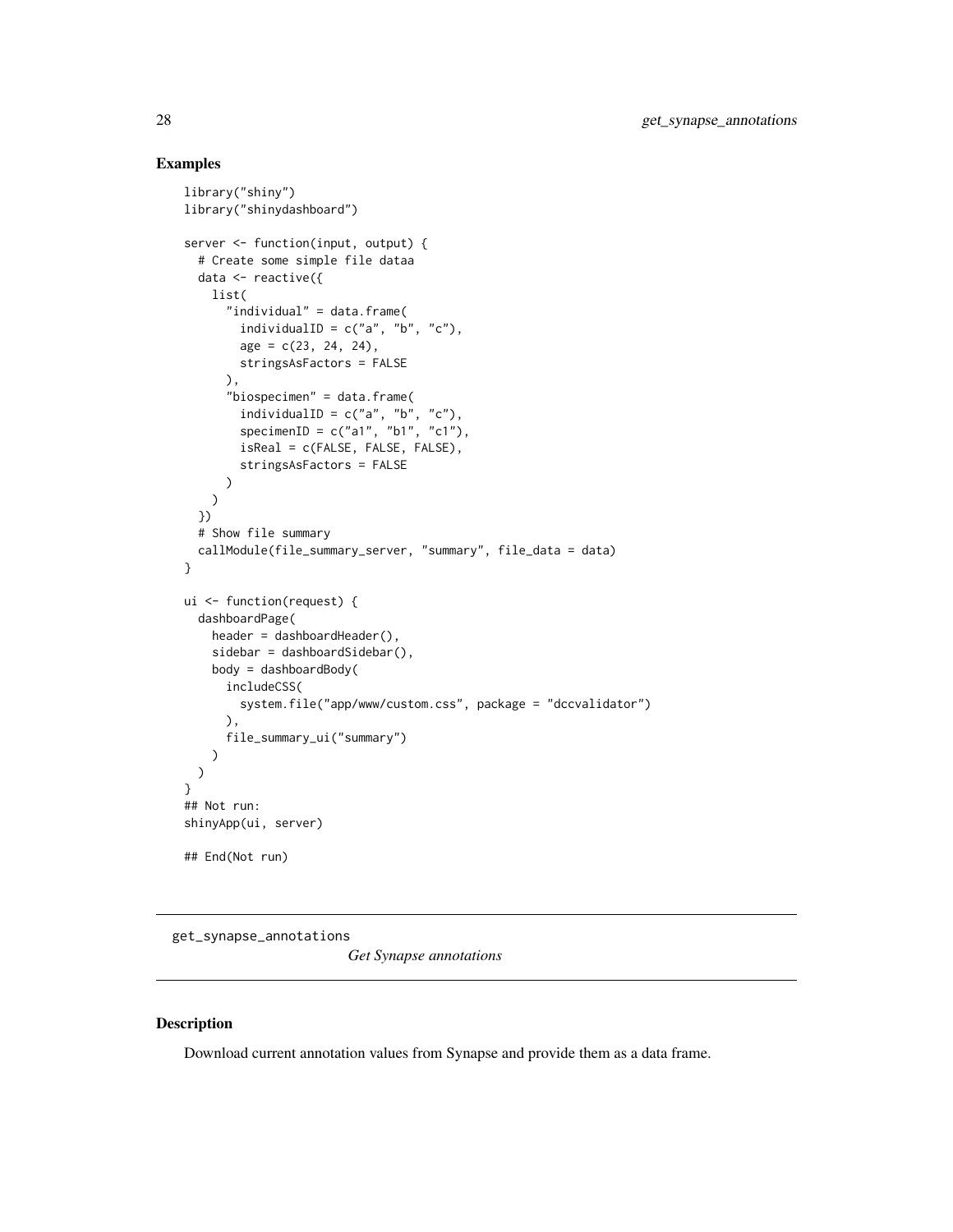## <span id="page-28-0"></span>get\_synapse\_table 29

## Usage

```
get_synapse_annotations(synID = "syn10242922", syn)
```
#### Arguments

| synID | The Synapse ID of a table to query from. Defaults to "syn10242922" |
|-------|--------------------------------------------------------------------|
| syn   | Synapse client object                                              |

## Value

A data frame containing all annotation keys, descriptions, column types, maximum sizes, values, value descriptions, sources, and the name of the annotation's parent module.

## Examples

```
## Not run:
syn <- synapse$Synapse()
syn$login()
get_synapse_annotations(synID = "syn10242922", syn = syn)
```
## End(Not run)

get\_synapse\_table *Get Synapse table*

## Description

Get the contents of a Synapse table as a data frame

## Usage

```
get_synapse_table(synID, syn)
```
## Arguments

| synID | The Synapse ID of a table to query from. Defaults to "syn10242922" |
|-------|--------------------------------------------------------------------|
| svn   | Synapse client object                                              |

## Value

Data frame of table contents

```
## Not run:
syn <- synapse$Synapse()
syn$login()
get_synapse_table(synID = "syn10242922", syn = syn)
## End(Not run)
```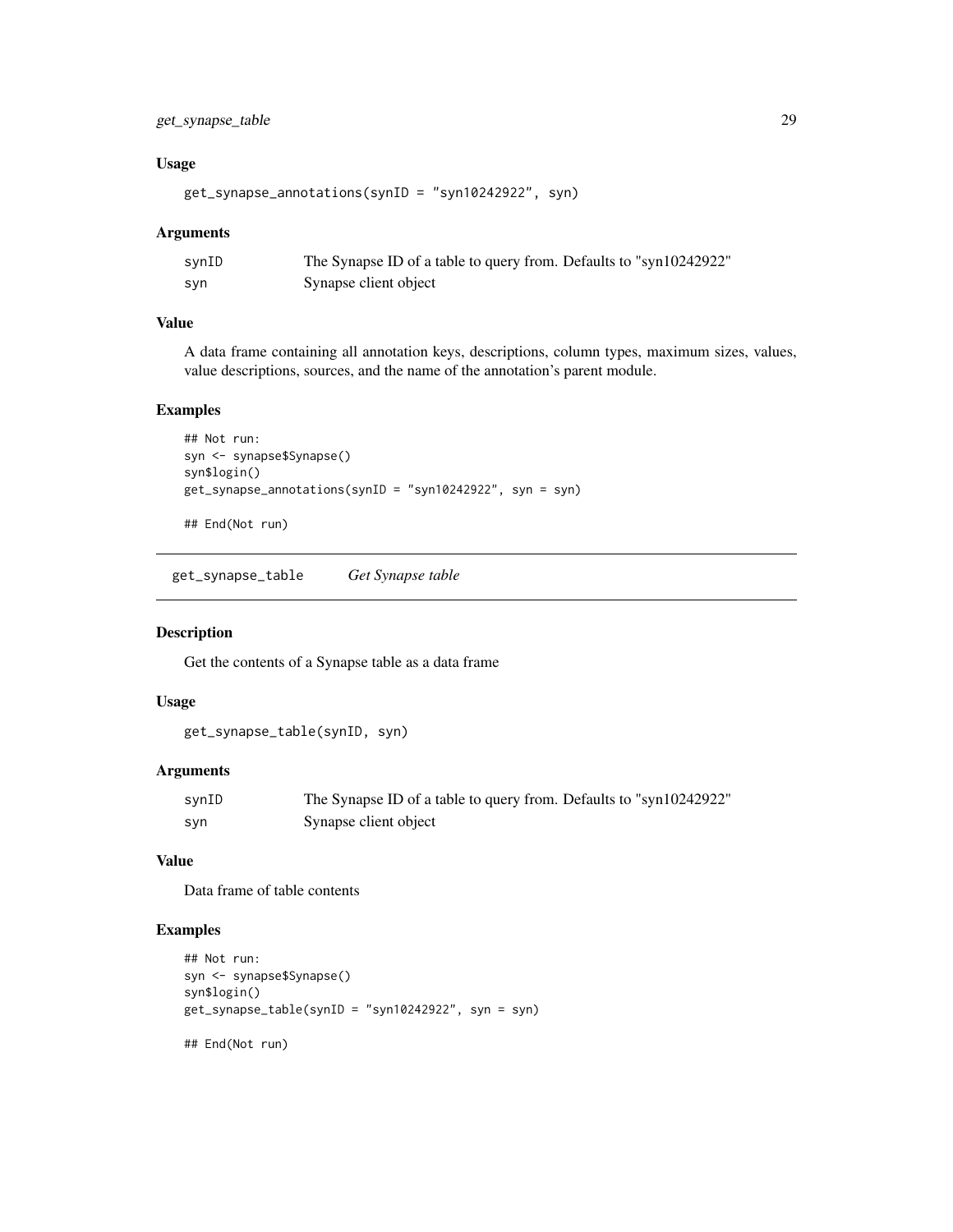<span id="page-29-0"></span>get\_template *Get a template*

## Description

Get a template

#### Usage

get\_template(synID, syn, ...)

## Arguments

| svnID                   | Synapse ID of an excel or csy file containing a metadata template |
|-------------------------|-------------------------------------------------------------------|
| syn                     | Synapse client object                                             |
| $\cdot$ $\cdot$ $\cdot$ | Additional arguments passed to syn\$get()                         |

## Value

Character vector of template column names

## Examples

```
## Not run:
syn <- synapse$Synapse()
syn$login()
get_template("syn12973252", syn = syn)
## End(Not run)
```
report\_unsatisfied\_requirements

*Create a modal dialog if user is not in required team(s) or certified*

## Description

Takes the output from [check\\_team\\_membership\(\)](#page-23-1) and [check\\_certified\\_user\(\)](#page-10-1). If the user is not in the required teams or certified, creates a modal dialog indicating which teams they need to belong to and how to request access.

#### Usage

```
report_unsatisfied_requirements(membership, certified, syn)
```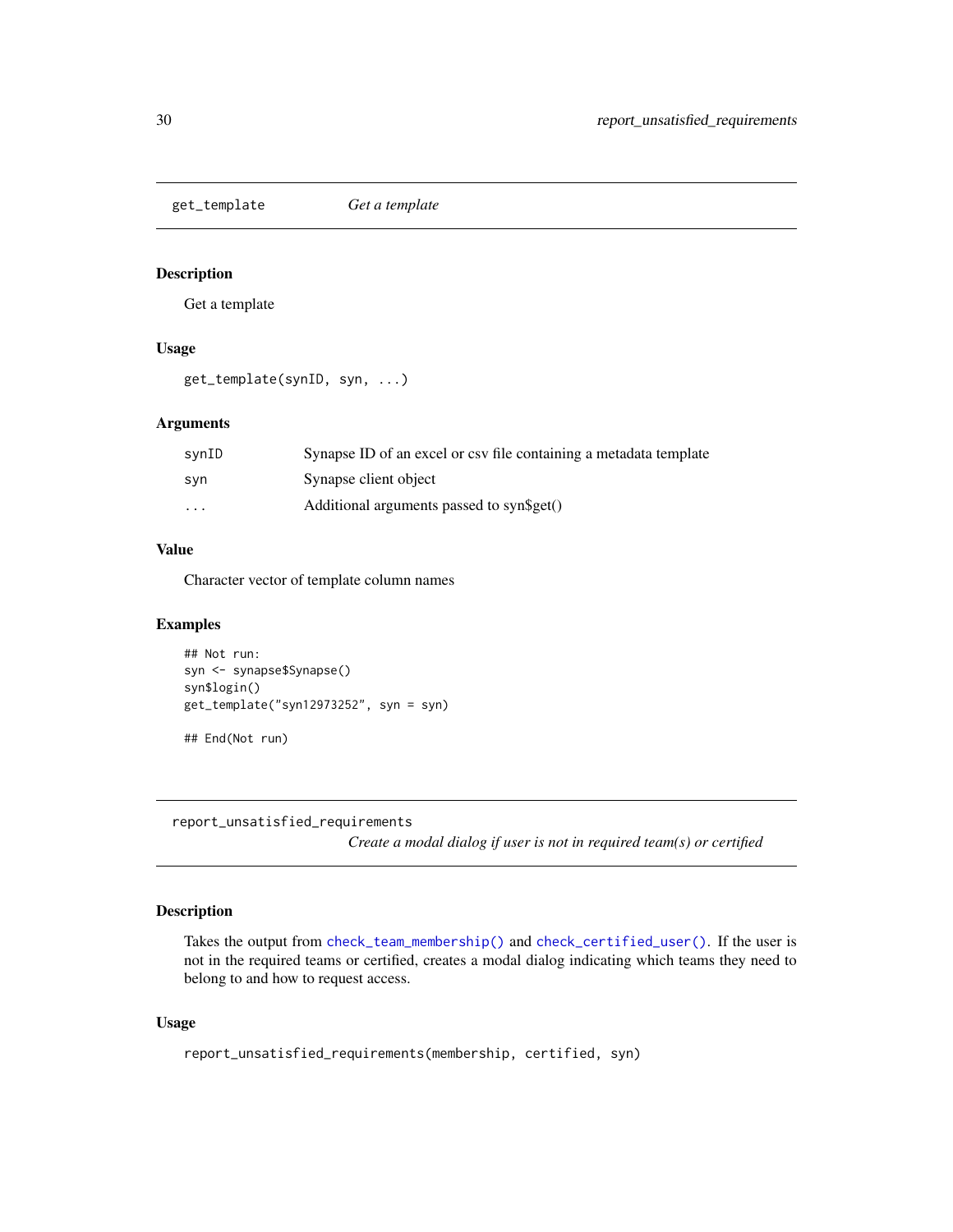## <span id="page-30-0"></span>Arguments

| membership | Output from check_team_membership() |
|------------|-------------------------------------|
| certified  | Output from check_certified_user()  |
| syn        | Synapse client object               |

## Value

If user is not certified or in the required teams, a modal dialog describing which requirements are not met.

## Examples

```
## Not run:
syn <- synapse$Synapse()
syn$login()
user <- syn$getUserProfile("dcctravistest")
membership <- check_team_membership(
  teams = "3396691",
 user = user,
  syn = syn
)
certified <- check_certified_user(user$ownerId, syn = syn)
report_unsatisfied_requirements(membership, certified, syn = syn)
## End(Not run)
```
results\_boxes\_ui *UI function for results boxes module*

## Description

This function outputs the html tags needed to create UI for the successes, warnings, and failures results boxes.

This gives functionality to the results boxes module UI, attaching titles and populating the validation results.

#### Usage

```
results_boxes_ui(id)
```
results\_boxes\_server(input, output, session, results)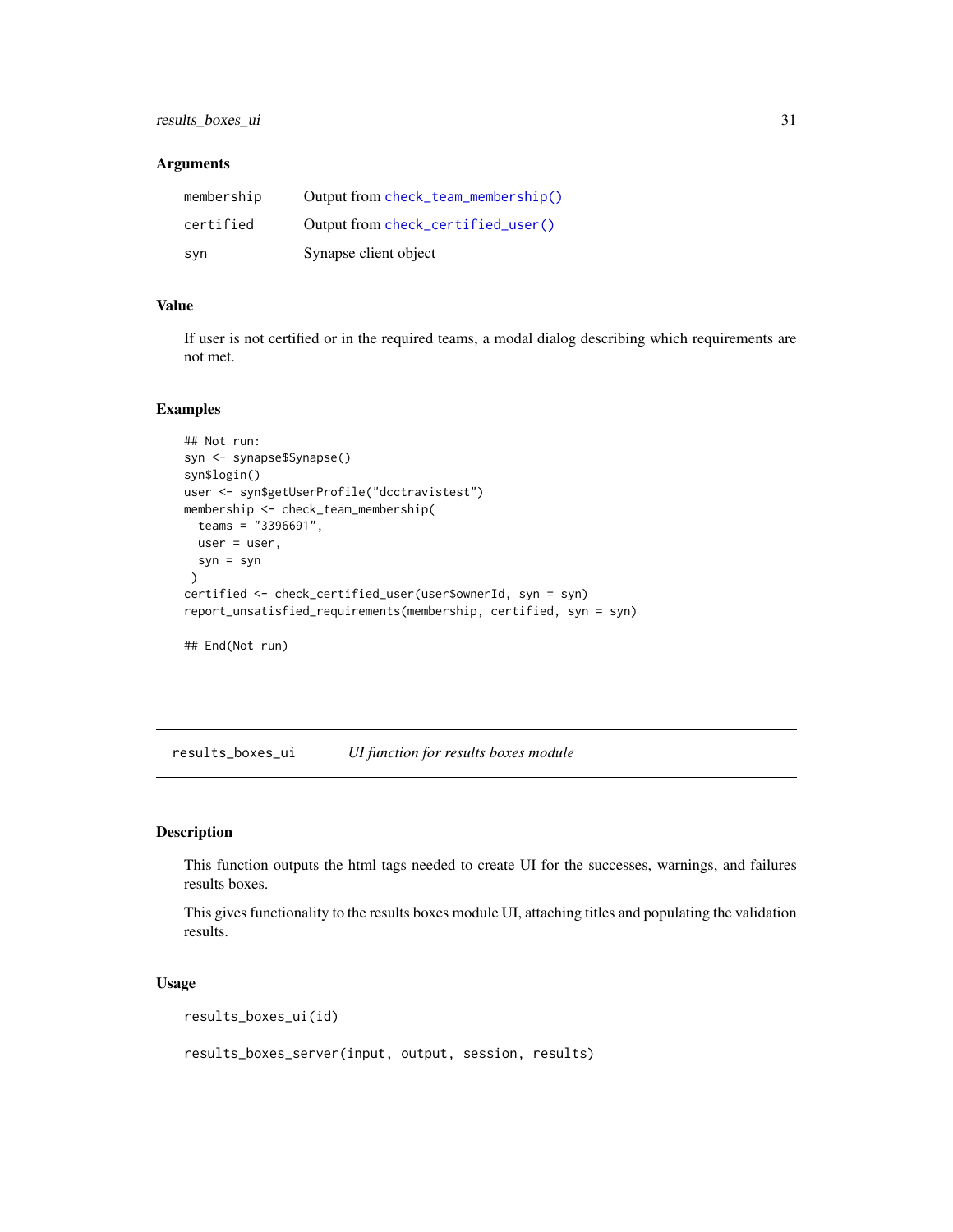#### <span id="page-31-0"></span>Arguments

| id      | The module id.                                                                                                                                                      |
|---------|---------------------------------------------------------------------------------------------------------------------------------------------------------------------|
| input   | The input from $\text{shiny}$ : : callModule().                                                                                                                     |
| output  | The output from $\text{shiny}$ : : callModule().                                                                                                                    |
| session | The session from $\text{shiny}$ : $\text{cal}\$ <i>Module().</i>                                                                                                    |
| results | List of the validation results. If NULL, box titles will be default strings (i.e.<br>"Successess $(0)$ "); otherwise, the boxes will be populated with the results. |

#### Value

The html UI for the module.

```
library("shiny")
library("shinydashboard")
server <- function(input, output) {
  # Create some sample results
  res <- list(
   check_pass(msg = "All good!", behavior = "Values should be >10"),
   check_fail(
     msg = "Some values are too small",
     behavior = "Values should be > 10",
      data = c(5.5, 1.3))
  \mathcal{L}# Show results in boxes
  callModule(results_boxes_server, "Validation Results", res)
}
ui <- function(request) {
  dashboardPage(
   header = dashboardHeader(),
    sidebar = dashboardSidebar(),
   body = dashboardBody(
      includeCSS(
        system.file("app/www/custom.css", package = "dccvalidator")
      ),
      results_boxes_ui("Validation Results")
   )
 )
}
## Not run:
shinyApp(ui, server)
## End(Not run)
```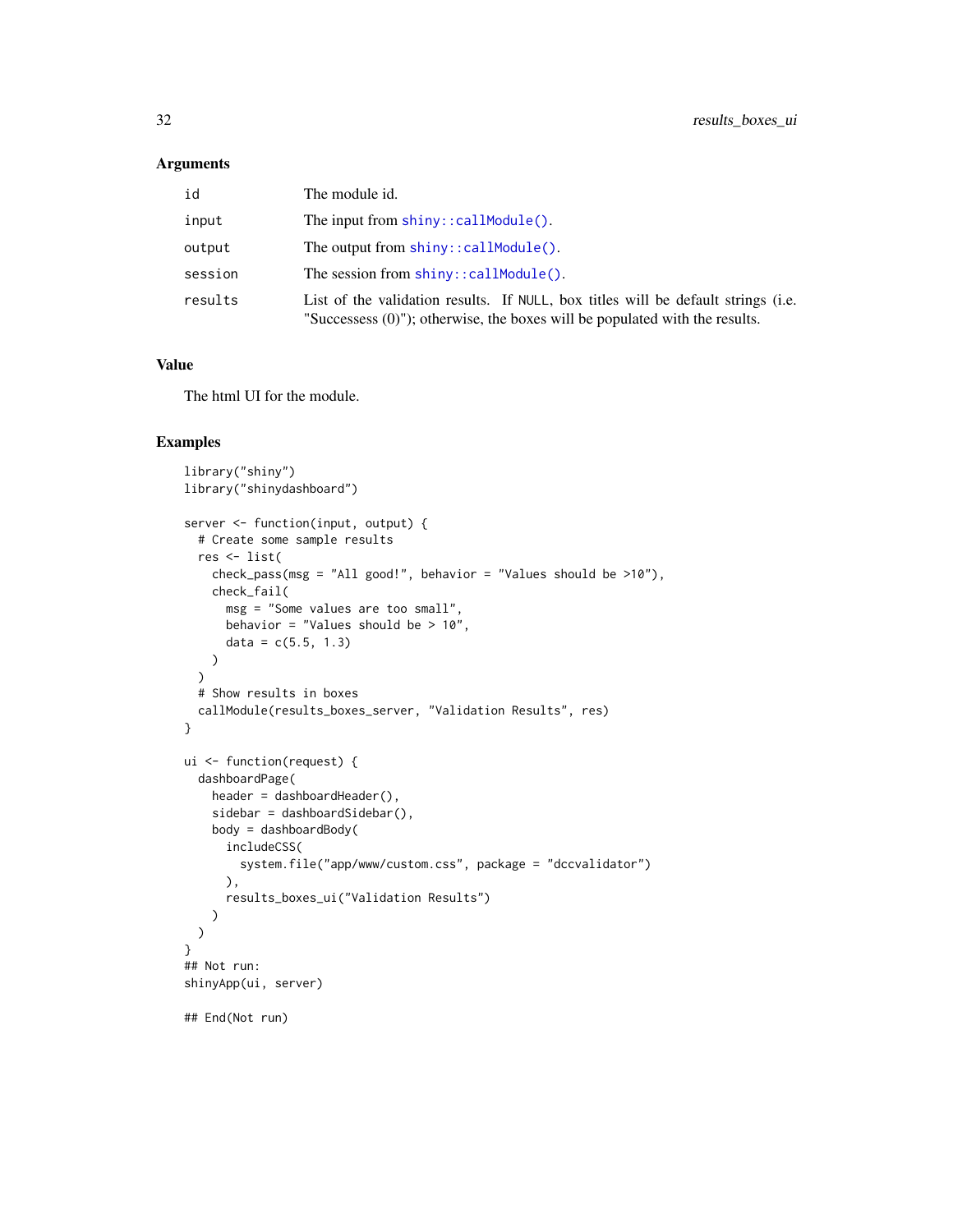<span id="page-32-0"></span>

## Description

Run the Shiny application

#### Usage

run\_app(...)

## Arguments

... Additional golem options passed to [golem::with\\_golem\\_options\(\)](#page-0-0)

#### Value

Shiny app with additional golem options passed via ...

#### Examples

```
## Not run:
library("dccvalidator")
run_app()
```
## End(Not run)

<span id="page-32-1"></span>valid\_annotation\_keys *Valid annotation keys*

## Description

Checks for and returns the valid annotation keys in a data framae, Synapse file, or Synapse file view.

#### Usage

```
valid_annotation_keys(x, annotations, ...)
## S3 method for class '`NULL`'
valid_annotation_keys(x, annotations, ...)
## S3 method for class 'synapseclient.entity.File'
valid_annotation_keys(x, annotations, syn, ...)
## S3 method for class 'data.frame'
valid_annotation_keys(x, annotations, ...)
```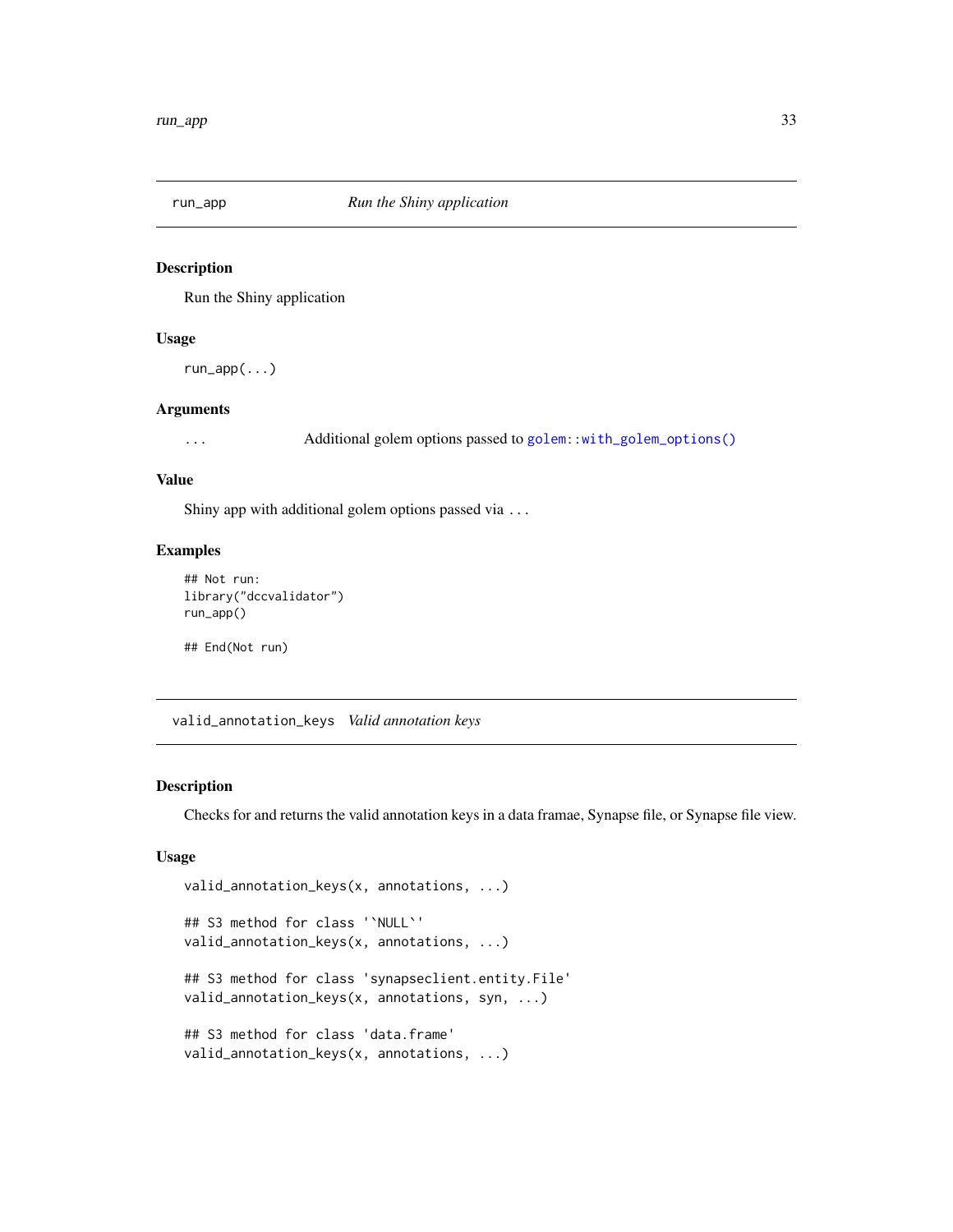```
## S3 method for class 'synapseclient.table.CsvFileTable'
valid_annotation_keys(x, annotations, ...)
```
## Arguments

| X           | An object to check.                                                                                         |
|-------------|-------------------------------------------------------------------------------------------------------------|
| annotations | A data frame of annotation definitions. Must contain at least three columns:<br>key, value, and columnType. |
| .           | Additional parameters passed to check keys()                                                                |
| syn         | Synapse client object                                                                                       |

#### Value

A vector of valid annotation keys present in x.

#### Methods (by class)

- NULL: Return NULL
- synapseclient.entity.File: Valid annotation keys on a Synapse file
- data.frame: Valid annotation keys in a data frame
- synapseclient.table.CsvFileTable: Valid annotation keys in a Synapse table

## Examples

```
annots <- data.frame(
  key = c("assay", "fileFormat", "fileFormat", "fileFormat", "species"),
  value = c("rnaSeq", "fastq", "txt", "csv", "Human"),
  columnType = c("STRING", "STRING", "STRING", "STRING", "STRING")
\lambdadat1 \leq data.frame(x = 1)
dat2 <- data.frame(assay = "rnaSeq")
valid_annotation_keys(dat1, annots)
valid_annotation_keys(dat2, annots)
```
<span id="page-33-1"></span>valid\_annotation\_values

*Valid annotation values*

## Description

Checks for and returns the valid annotation valaues in a data frame, Synapse file, or Synapse file view.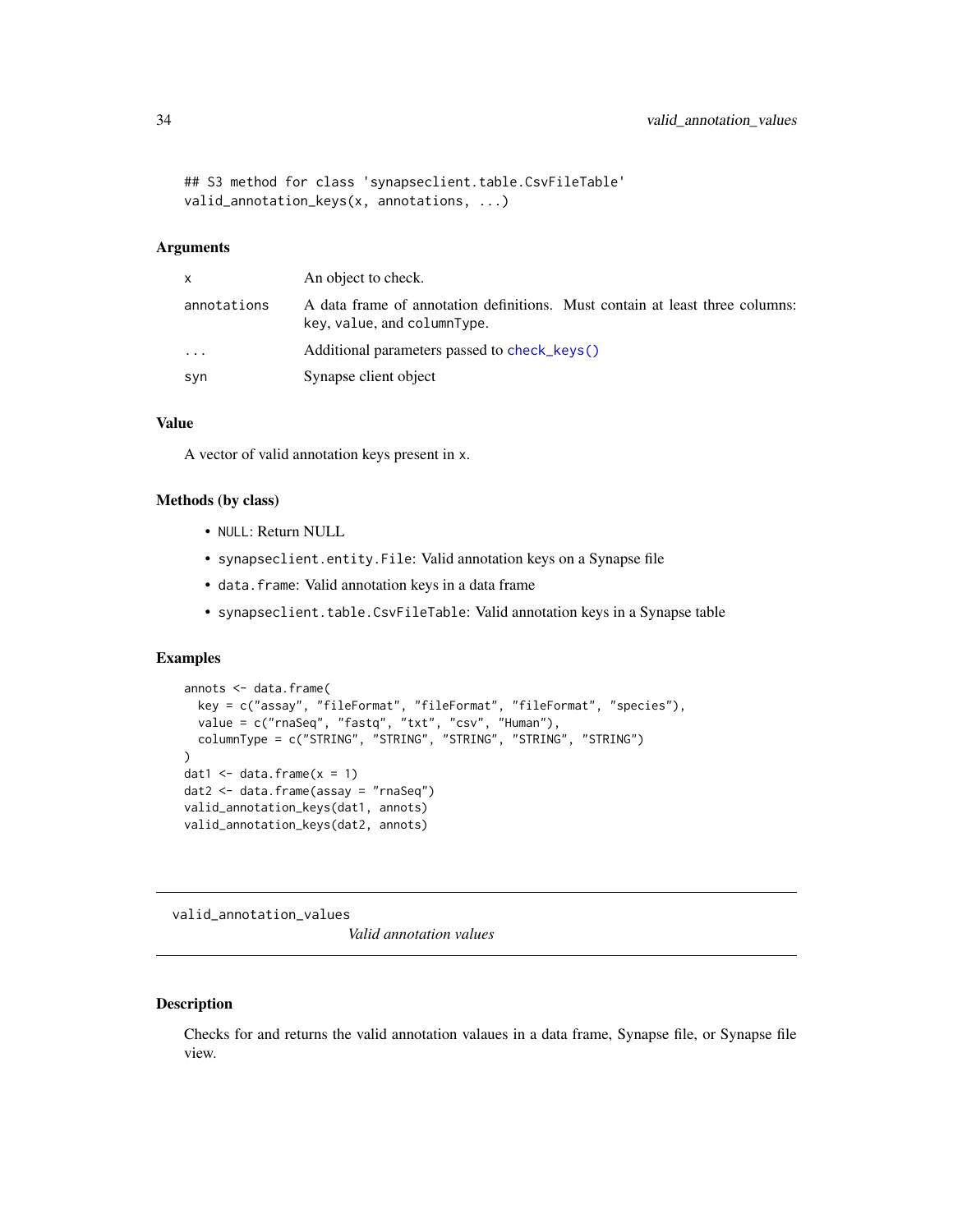#### <span id="page-34-0"></span>Usage

```
valid_annotation_values(x, annotations, ...)
## S3 method for class '`NULL`'
valid_annotation_values(x, annotations, ...)
## S3 method for class 'synapseclient.entity.File'
valid_annotation_values(x, annotations, syn, ...)
## S3 method for class 'data.frame'
valid_annotation_values(x, annotations, ...)
## S3 method for class 'synapseclient.table.CsvFileTable'
valid_annotation_values(x, annotations, ...)
```
## Arguments

| $\mathsf{x}$ | An object to check.                                                                                         |
|--------------|-------------------------------------------------------------------------------------------------------------|
| annotations  | A data frame of annotation definitions. Must contain at least three columns:<br>key, value, and columnType. |
| $\cdots$     | Additional options to check_values()                                                                        |
| syn          | Synapse client object                                                                                       |

#### Value

A named list of valid annotation values.

#### Methods (by class)

- NULL: Return NULL
- synapseclient.entity.File: Valid annotation values on a Synapse file
- data.frame: Valid annotation values in a data frame
- synapseclient.table.CsvFileTable: Valid annotation values in a Synapse table

```
annots <- data.frame(
  key = c("assay", "fileFormat", "fileFormat", "fileFormat", "species"),
  value = c("rnaSeq", "fastq", "txt", "csv", "Human"),
  columnType = c("STRING", "STRING", "STRING", "STRING", "STRING")
)
dat1 < - data. frame(assay = "not a valid assay")
dat2 <- data.frame(assay = "rnaSeq")
valid_annotation_values(dat1, annots)
valid_annotation_values(dat2, annots)
```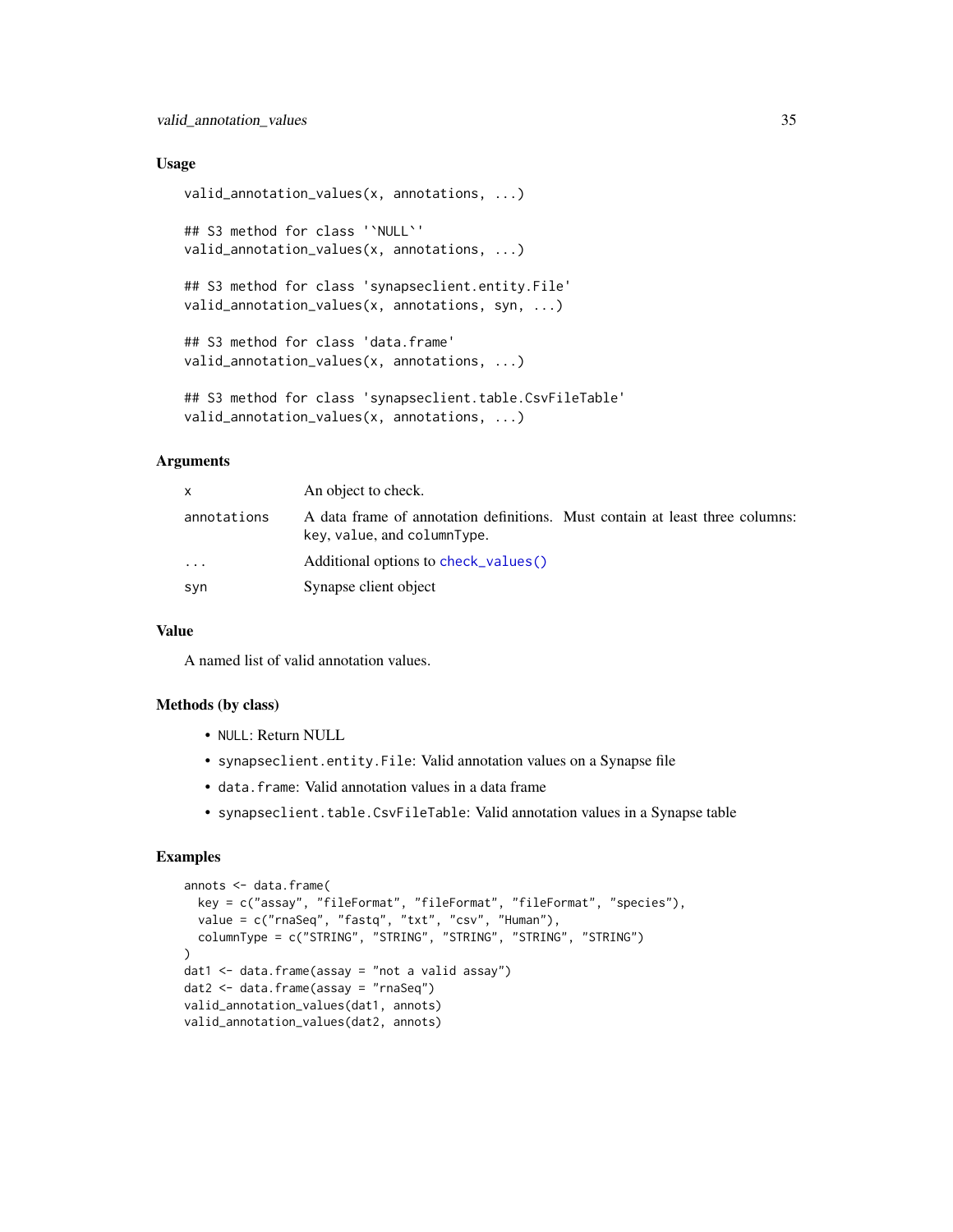<span id="page-35-0"></span>with\_busy\_indicator\_ui

*Show busy indicator*

#### **Description**

These functions add button feedback features including: disabling the button while processing requested function, showing a spinning wheel while processing requested function, displaying a green checkmark showing success upon completion, or displaying an error message if the function requested failed. They require the development version of shiny is  $(>= 1.0.1.9006)$ . With earlier versions, the buttons will succeed but visual indicator feedback will not appear.

#### Usage

with\_busy\_indicator\_ui(button)

with\_busy\_indicator\_server(button\_id, expr)

#### Arguments

| button    | A Shiny action Button                      |
|-----------|--------------------------------------------|
| button id | id of shiny action Button                  |
| expr      | the code to run when the button is clicked |

## Details

Wrap the button in this function to attach visual features.

Redistributed with minor modifications under MIT License from: https://github.com/daattali/advancedshiny/blob/de590d593a0871848a3a31afd82584637decc972/busy-indicator/helpers.R

Hint for making this work with modules by mmoisse in PR#11: https://github.com/daattali/advancedshiny/pull/11

Copyright 2019 Dean Attali

Permission is hereby granted, free of charge, to any person obtaining a copy of this software and associated documentation files (the "Software"), to deal in the Software without restriction, including without limitation the rights to use, copy, modify, merge, publish, distribute, sublicense, and/or sell copies of the Software, and to permit persons to whom the Software is furnished to do so, subject to the following conditions:

The above copyright notice and this permission notice shall be included in all copies or substantial portions of the Software.

THE SOFTWARE IS PROVIDED "AS IS", WITHOUT WARRANTY OF ANY KIND, EXPRESS OR IMPLIED, INCLUDING BUT NOT LIMITED TO THE WARRANTIES OF MERCHANTABIL-ITY, FITNESS FOR A PARTICULAR PURPOSE AND NONINFRINGEMENT. IN NO EVENT SHALL THE AUTHORS OR COPYRIGHT HOLDERS BE LIABLE FOR ANY CLAIM, DAM-AGES OR OTHER LIABILITY, WHETHER IN AN ACTION OF CONTRACT, TORT OR OTH-ERWISE, ARISING FROM, OUT OF OR IN CONNECTION WITH THE SOFTWARE OR THE USE OR OTHER DEALINGS IN THE SOFTWARE.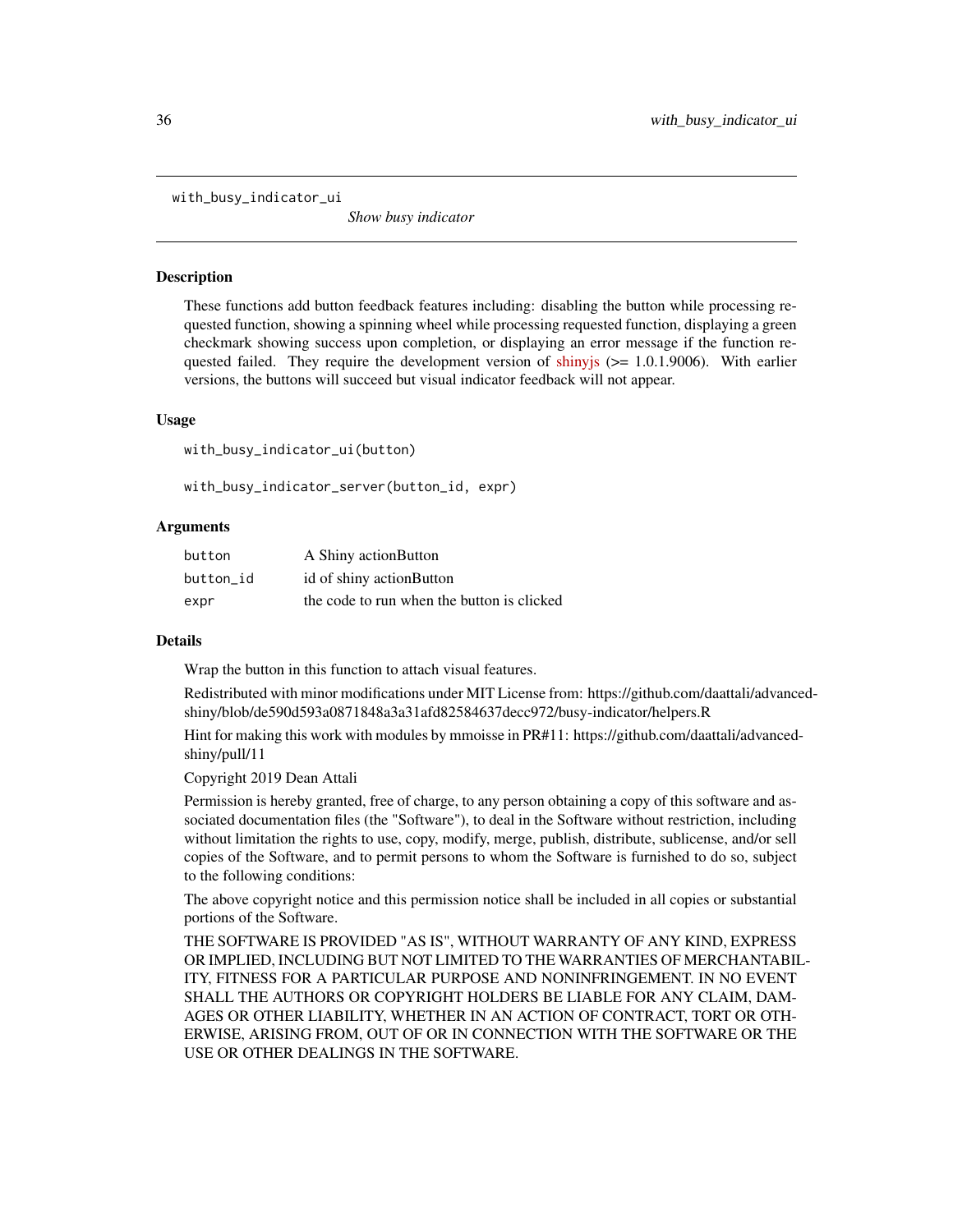## Value

Shiny UI and server logic

## Author(s)

Dean Attali [dean@attalitech.com](mailto:dean@attalitech.com)

```
library("shiny")
server <- function(input, output) {
  observeEvent(input$action, {
   with_busy_indicator_server("action", {
      Sys.sleep(1)
      output$value <- renderPrint("Success!")
   })
 })
}
ui <- fluidPage(
  includeCSS(
  system.file("app/www/custom.css", package = "dccvalidator")
 ),
  with_busy_indicator_ui(actionButton("action", label = "Action")),
  fluidRow(column(2, textOutput("value")))
)
## Not run:
shinyApp(ui, server)
## End(Not run)
```